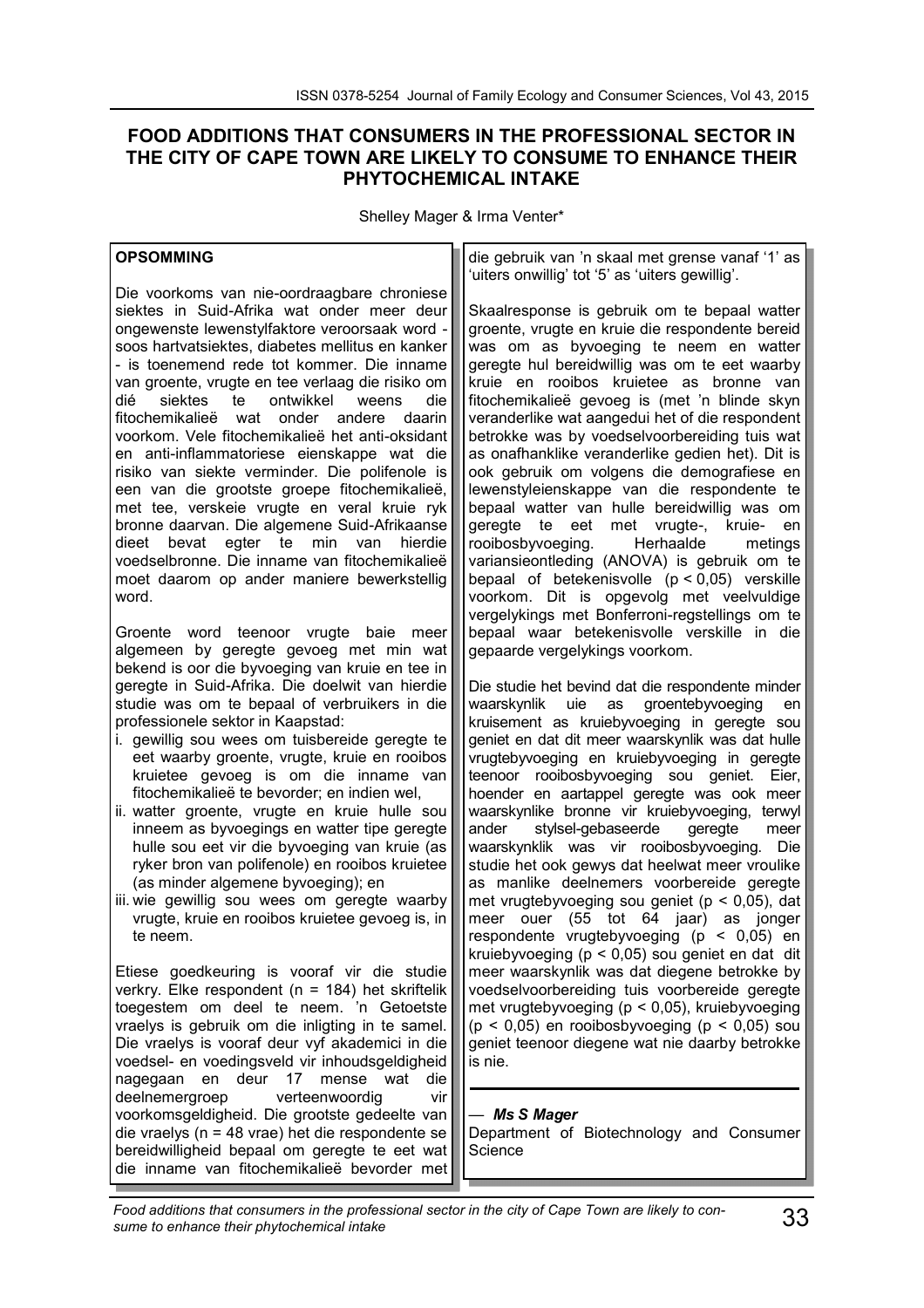Cape Peninsula University of Technology Tel: +27 (21) 531 4735 Fax: +27 (86) 458 0226 e-mail: shelley.mager@live.co.za

#### *— Dr I Venter\**

Department of Biotechnology and Consumer **Science** Cape Peninsula University of Technology Tel: +27 (21) 460 3428 Fax: +27 (21) 460 3854 e-mail: venteri@cput.ac.za \*Corresponding author

## **ACKNOWLEDGEMENTS**

We would like to thank the participants, for making the survey possible, and Ms Corrie Uys of the Cape Peninsula University of Technology, for the statistical analysis of the data.

#### **INTRODUCTION**

Non-communicable diseases (NCDs) are one of the leading causes of death in South Africa (SA) (Mungal-Singh, 2011) and dietary behaviour is believed to be a major risk factor (Mbanya *et al*, 2010). A growing body of evidence has accumulated proposing that regular consumption of plant produce and plant-based products play an important preventative role in the development of these diseases, which include cardiovascular disease (CVD) (Wang *et al*, 2011), various cancers (Miller & Snyder, 2012) and type 2 diabetes mellitus (Leiherer *et al*, 2013). The accumulating evidence suggests that the health-promoting benefits of consuming plant produce and plant-based products are, in part, attributed to the interaction and/or enhanced effects brought about by the phytochemicals present within them (Lui, 2013a), with their mode of action comprising biological activities to more complex changes in cell signalling pathways (Traka & Mithen, 2011; Lui, 2013a).

Phytochemicals are bioactive, non-nutrient, health-promoting plant chemicals (Vincent *et al*, 2010; Miller & Snyder, 2012) of which the common groups include the polyphenols (with non-flavonoid phenolic compounds and non-flavonoid phenolic compounds and flavonoids as its classes and flavonoids the major class), the carotenoids and the organosulfurs (González-Castejón & Rodriquez-Casado, 2011; Lui, 2013b). Beverages such as tea and red wine, fruits such as apples, berries, grapes and citrus fruits, vegetables such as onions and broccoli, as well as herbs are abundant in flavonoids (Yao *et al*, 2004; Miller & Snyder, 2012), with yellow, orange, red and deep-green vegetables and fruit abundant in carotenoids (Miller & Snyder, 2012). *Alliums* such as onions (Sengupta *et al*, 2004; González -Castejón & Rodriquez-Casado, 2011) and cruciferous vegetables such as broccoli (Miller & Snyder, 2012) are abundant in organosulfur compounds. Wheat bran and whole grains are abundant in flavonoids, the non-flavonoid phenolic acids (Lui, 2013b) and lignans (González-Castejón & Rodriquez-Casado, 2011; Miller & Snyder, 2012).

Numerous phytochemicals exhibit antioxidant properties that reduce oxidative stress in the body, while several phytochemicals stimulate anti-inflammatory responses in the body. Due to their antioxidant and anti-inflammatory actions among other, phytochemicals provide vascular health protection (Wang *et al*, 2011). The antioxidant and anti-inflammatory activities, along with numerous other plausible biological mechanisms link phytochemical consumption and cancer prevention (Miller & Snyder, 2012). Due to their anti-inflammatory properties, phytochemicals can interfere with the inflammation process in the adipose tissue and<br>potentially provide protection against potentially provide protection against inflammatory conditions like diabetes (Leiherer *et al,* 2013). Several phytochemicals also possess cellular actions such as the induction of adipocyte apoptosis and the stimulation of lipolysis, which provides potential anti-obesity properties to these phytochemicals (González-Castejón & Rodriquez-Casado, 2011).

The widely endorsed recommendation for fruit and vegetable intake is an average of 400 grams (g) (five servings) per day. Nevertheless, the available data indicates that fruit and vegetable consumption by South Africans is exceedingly low (Naude, 2013). The data also indicates that South Africans consume refined grains more often than whole grains (Vorster & Nell, 2001), and consume less tea (Nel & Steyn, 2002:92) than the four and more cups daily that have been found to beneficially affect health (Yang & Hong, 2013). Limited data is available on the consumption of herbs by South Africans. A report by Nel and Steyn (2002:C37) that summarised South African food consumption studies based on dietary intake assessment via 24-hour recalls, indicated that only 0,02% of the South African population on one particular day consumed herbs (and spices). Although this suggests that the use of herbs and spices is not a common daily practice in many South African households, the use of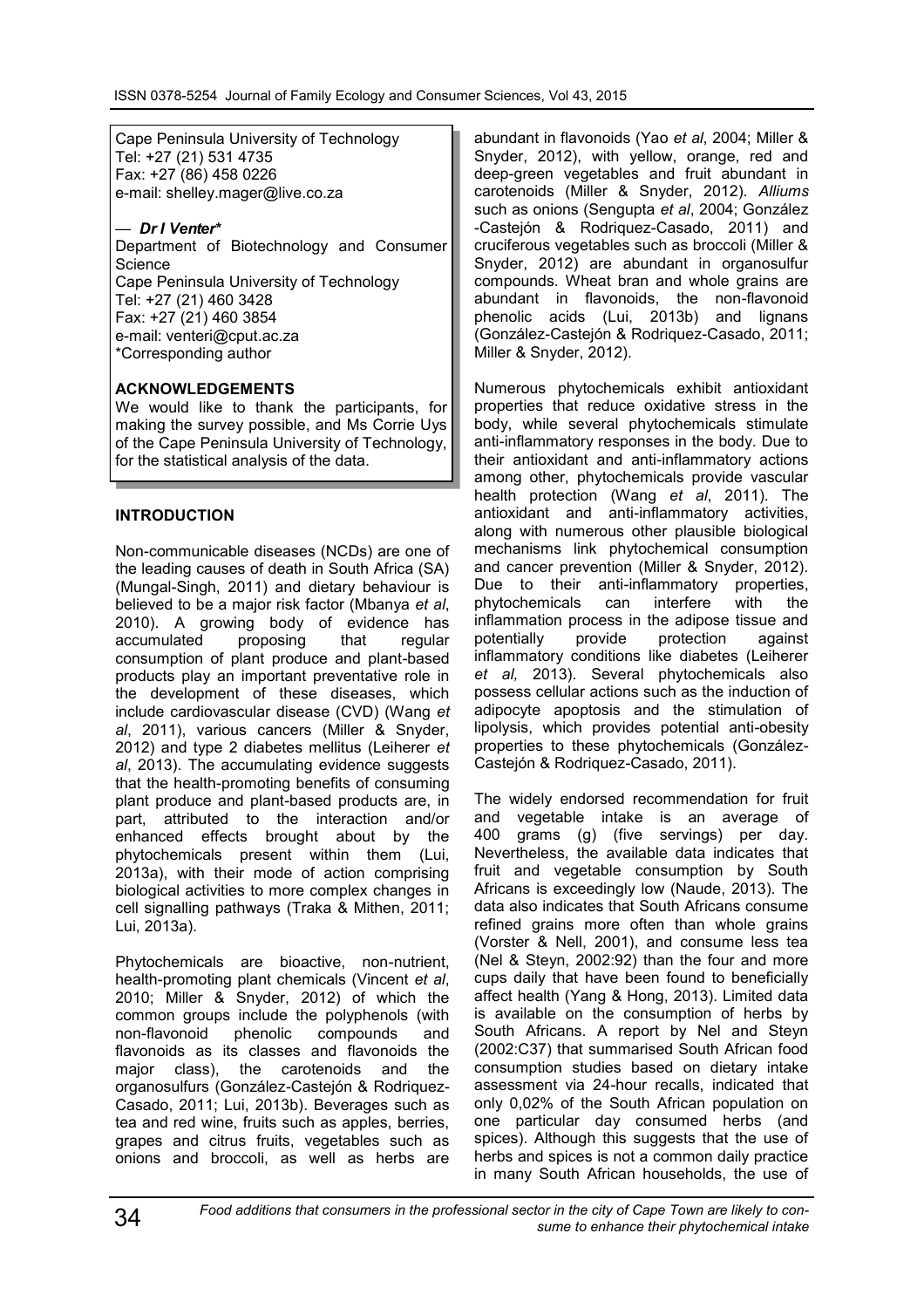herbs among consumers in SA may have increased since the publication of Nel and Steyn due to increased global accessibility (Tapsell, 2008). Tapsell (2008) points out that, based on evidence which indicates that herb consumption can provide protection against oxidative and inflammatory mechanisms, herb incorporation into dishes deserves serious consideration as a separate inclusion in the dietary guidelines for health promotion and the prevention of NCDs. It consequently is envisaged that the phytochemical intake of South Africans is low due to their inadequate intake of plant produce<br>and plant-based products rich in and plant-based products rich in phytochemicals. Enhancing the phytochemical intake of South Africans to assist in alleviating the risk for NCD therefore may have to be supported in other ways.

In addition to genetic manipulation and molecular breeding as agricultural approaches to enhance phytochemical levels in plant produce (Traka & Mitchen, 2011), the use of plant by-products containing an abundance of phytochemicals (e.g. fruit and vegetable pomace, peel and skin) as novel ingredients in food product development as a further approach have also gained popularity (O'Shea *et al*, 2012). For phytochemicals to contribute to the health of the consumer, the food industry should be optimised in terms of pre-harvest factors, such as cultivar selection and maturity at harvest, and processing operations and product storage, as post-harvest factors, optimally applied to minimise losses (Tiwari & Cummins, 2013). Besides for industrial approaches, an added approach to consider is the incorporation of phytochemical-rich plant sources into homecooked dishes.

Vegetables are added to dishes far more commonly than fruit (Krebs-Smith *et al*, 1995; O'Brien *et al*, 2003), while information on the addition of herbs and rooibos herbal tea to dishes in the South African context is scarce. The polyphenols are one of the largest groups of phytochemicals (Beecher, 2003) and are considered to be the significant family among the phytochemicals as they render several promising health benefits (González-Castejón & Rodriquez-Casado, 2011; Kasote *et al*, 2015). Beverages like tea and fruit represent the major sources of polyphenols (flavonoid class provision) in the diet (Manach *et al*, 2004) with exceptionally high concentrations found in herbs. At typical ingestion levels, herbs provide an antioxidant capacity similar to that of vegetables (Tapsell, 2008). This study

consequently explored whether consumers in the professional sector in the City of Cape Town would (i) be likely to consume home-cooked dishes for enhanced phytochemical intake with the addition of vegetables, in particular with the addition of fruit, herbs and rooibos herbal tea, as phytochemical providers, and if so, (ii) which vegetables, fruit and herbs as phytochemical providers, and which dishes as food vehicles for herb addition (as herbs provide exceptionally high levels of polyphenols) and for rooibos herbal tea addition (as less typical food addition) they would be likely to consume, and (iii) who would be likely to consume fruit, herbs and rooibos herbal tea as phytochemical providers in home-cooked dishes. Whole-grain foods (wholegrain breads, cereals and crackers) as phytochemical provider were not investigated in the study as these products are typically purchased and not prepared at home.

# **METHODOLOGY**

## **Permission to conduct the study**

Ethical clearance (Ref 06/2012) to conduct this study was granted by the Research Ethics Committee of the Faculty of Applied Sciences of the Cape Peninsula University of Technology. Three of the seven medium-sized companies approached in the northern and the southern suburbs of the City of Cape Town were prepared to participate. Once authorisation was granted by the human resources manager of each company, written consent was obtained from the employees who were willing to participate.

## **Study design**

A cross-sectional study utilising a survey was conducted to obtain quantitative data using a self-administered questionnaire as the research tool.

## **Study sample**

The sampling method used was convenient purposive sampling, a form of non-probability sampling in which individuals are selected because of the ease of their availability or easy access, and because they have particular characteristics of interest for the purpose of the research (Zikmund & Babin, 2013:323). The characteristics of interest for this study were that the respondents should be employed within the International Standard Classification of Occupations (ISCO) occupational groups, as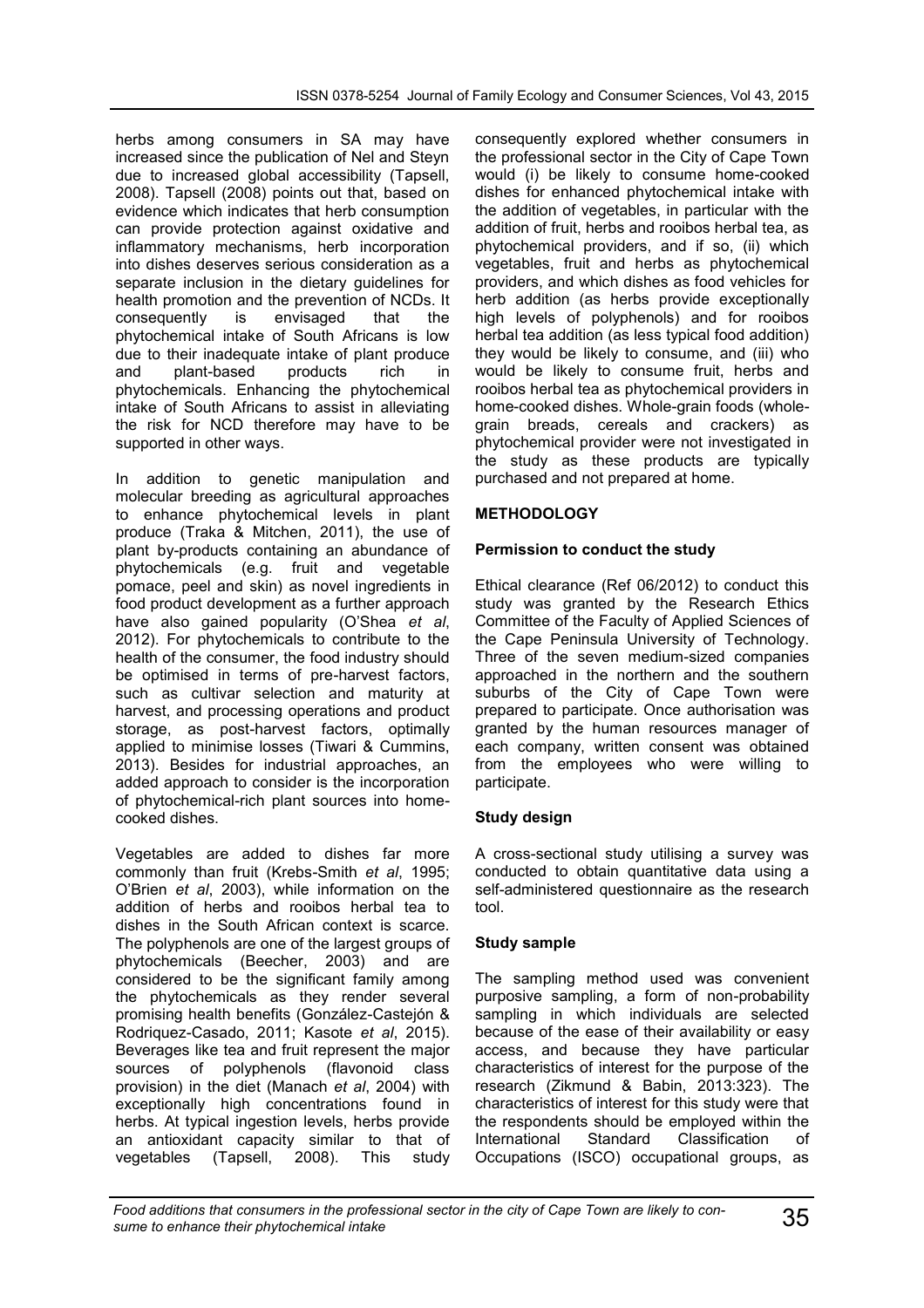compiled by the International Labour Organisation (ILO) (Bureau of Statistics, 2009), as professional (as Major Group 2 encompassing physical, mathematical and engineering science professionals, life science and health professionals, teaching professionals, and other professionals as business, legal, information, social science, etc.) and technicians and associate professionals (as Major Group 3 encompassing the associate professionals of the above groups), to represent the 'professional sector' as the study population and fall within the lifecycle grouping of 31 to 65 years. Occupations link education and income. Education credentials are attained that enable employment in certain jobs and a higher salary is earned (Barbeau *et al*, 2004). Income earned consequently reflects the availability of economic and material resources and may contribute to dietary quality by making healthy and nutritious food more affordable and readily available (Turrell *et al*, 2003).

There is strong evidence that adults acquire risk factors leading to the development of chronic diseases (Darnton-Hill *et al*, 2004). A report by the World Health Organization/Food and Agricultural Organization Expert Consultation on diet, nutrition and the prevention of chronic diseases demonstrated the importance of the adult phase in terms of life course, nutrition and chronic disease expression in addition to being a critical stage in the prevention of numerous chronic diseases (World Health Organization, 2003:5). The adult lifecycle grouping (31 to 65 years) selected for the study represented both the young (19 to 50 years) and middle (51 to 70 years) adulthood (Wardlaw, 2003:515) until the older life stage of 65 years (Wardlaw, 2003:518). The age group selection considered the adulthood groupings (31 to 50 years and 51 to 70 years) presented in the dietary reference intakes (Wardlaw, 2003:i) and that people of this age face a greater risk for the development of CVD (men over 45 years and women over 55 years) (Wardlaw, 2003:181) and type 2 diabetes (usually after the age of 40 years) (Wardlaw, 2003:141). Age (middle-aged and older) is also used to initiate examinations for the early detection of cancer, as recommended by the American Cancer Society (Wardlaw, 2003:288).

A minimum sample size of 169 respondents was calculated from a population of 186 456, representing 85 815 persons employed in the professional group and 100 641 in the technicians and associate professional group according to the ISCO classification for the City of Cape Town (City of Cape Town, 2001). The calculation used for the sample for this study was as follows:

$$
n = \frac{Z^2 p q N}{e^2 (N-1) + Z^2 p q}
$$

where  $p$  (probability of success) = 0,5; q (probability of failure) =  $0,5$ ; Z (z-value for  $95%$ confidence interval) =  $1,96$ ; e (precision) = 0,0755; and N (population size) = 186 456.

The respondents were approached individually at their place of work and asked whether they would be willing to participate in the survey. The willing participants were each handed a consent form (in duplicate) and a questionnaire to read and complete. In consultation with the respondents, completed copies were collected after two days. The questionnaire took approximately 20 minutes to complete.

## **The questionnaire**

A self-administered questionnaire that had been pre-tested for content and face validity (by five academics in the field of food and nutrition and 17 individuals representing the sample respectively) was used to obtain quantitative data pertaining to the respondents' degree of 'likelihood' to consume home-cooked dishes for enhanced phytochemical intake (48 questions), as well as their demographic (gender, age, population group, home language, highest level of education, occupation, marital status and involvement in the preparation of food at home), health and lifestyle (smoking status, dietary supplement use, level of physical activity, obesity or NCD diagnosis and a family history of obesity or NCDs) information (13 questions). Possible unfamiliar dishes (compote, risotto, crêpe, pesto) were explained in the questionnaire, and non-specific terms (current and former smoker, dietary supplements, physical activity) were defined.

The major part of the questionnaire consisted of closed-ended Likert scale behavioural questions  $(n = 48)$  that required the respondents to mark their 'likelihood' to consume each of the included home-cooked dishes for enhanced phytochemical intake, ranging from 'extremely unlikely' (1) to 'extremely likely' (5). Although some home-prepared dishes (e.g. salads) were included, the term 'home-cooked' was used for continuity as the majority of the included dishes were home-cooked. Recipe books from SA, Australia and the United Kingdom were consulted for food-pairing ideas for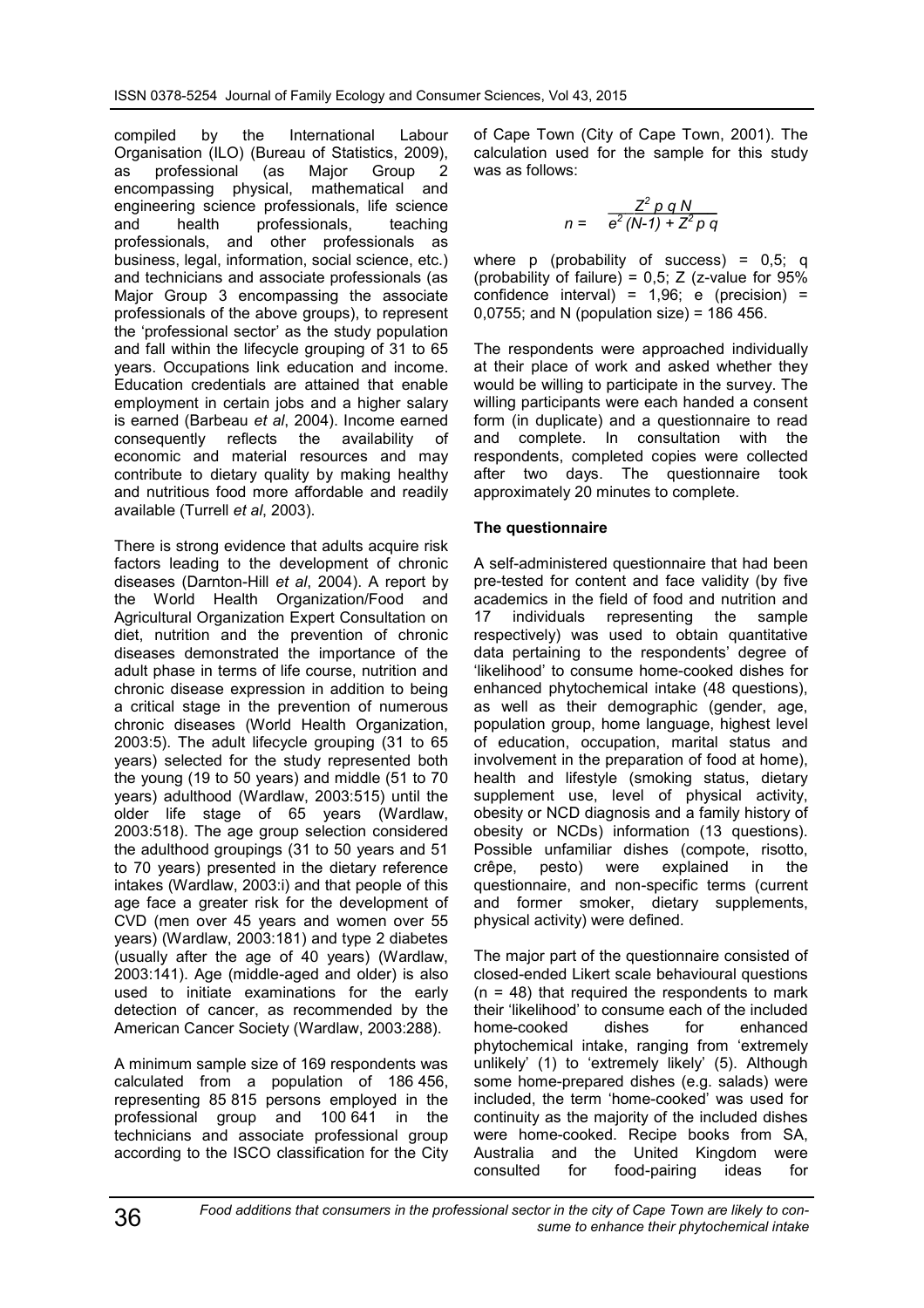phytochemical-rich sources and associated food vehicles as recipe books, cookery programmes, food shows and demonstrations from abroad are very accessible to South African consumers. The focus of this study was the major groups of phytochemicals, which include the flavonoids (major polyphenol class), carotenoids and<br>organosulfurs (Allium compounds). The organosulfurs (*Allium* compounds). The incorporation of added rooibos herbal tea to dishes (seven questions) was selected for flavonoid provision (Joubert & Ferreira, 1996), as were herbs (16 questions) (Yao *et al*, 2004), while vegetables (13 questions) were selected for carotenoid (Palace *et al*, 1999), *Allium*  compound (Sengupta *et al*, 2004) and flavonoid (Yao *et al*, 2004) provision. Fruit (12 questions) also were selected for flavonoid provision (Yao *et al*, 2004). These represented the phytochemical providers. The food vehicles represented clusters of the same or similar foods which for herb addition (having high concentrations of polyphenols/flavonoids as phytochemicals) were egg (two questions), chicken (two questions), potato (three questions), other starch (two questions) and vegetables (four questions). The food vehicles for rooibos herbal tea addition (a less typical addition to food) were vegetables (two questions), other starch (two questions) and fruit (three questions). The detail of the phytochemical providers and the food vehicles provided above are incorporated in the table representing the findings of the respondents' likelihood to consume home-cooked dishes for enhanced phytochemical intake.

## **Data analysis**

Each respondent obtained a numerical score for each question to reflect how likely it was that he/ she would consume each provided food pairing. Mean scores (and standard errors) were calculated for the respondent sample as a whole to represent the respondents' likelihood to consume the phytochemical providers and selected food vehicles (for rooibos herbal tea and herbs as phytochemical providers). The repeated measures analysis of variance (ANOVA) was used to determine significant differences ( $p \le 0.05$ ) for the means of the likeliness scale (with '1' as 'extremely unlikely' and '5' as 'extremely likely') of each of the phytochemical providers and selected food vehicle clusters. Where the ANOVA results showed significant differences ( $p < 0.05$ ), the Bonferroni correction for multiple comparisons was applied and pairwise comparisons were used to identify the differences in the various

phytochemical providers or food vehicles. A dummy variable (indicating whether the respondents were involved in the preparation of food at home or not) was used as an independent variable, while the phytochemical providers and food vehicles were the dependent variables. The ANOVA and the Bonferroni correction for multiple comparisons were also used to identify significant differences between the respondents' demographic and lifestyle characteristics and their likelihood to consume home-cooked phytochemical intake from fruit, herb and rooibos herbal tea additions as phytochemical providers. The data was analysed using the Statistical Package for Social Sciences® version 20.

# **RESULTS AND DISCUSSION**

## **Sample size**

A total of 230 questionnaires were distributed to allow for incomplete data and participant withdrawal from the study, and 184 questionnaires were captured and used for the results. The 184 respondents included results. The 184 respondents employees that represented the professional sector occupations in the participating companies and who met the age criteria. Thirty respondents withdrew from the study (87% response rate), and 16 questionnaires had to be discarded as they were returned incomplete.

#### **Demographic, health and lifestyle characteristics of the respondents**

The respondents were predominantly female (58,7%), between the ages of 31 and 44 years (67,9%) and white (72,3%). The highest level of education attained by most of the respondents was grade 12 plus a diploma (29,4%) or a degree (32,1%). A large percentage (42,4%) of the respondents' occupations fell within the category 'other professionals', and included business professionals and legal professionals (Bureau of Statistics, 2009). Almost half of the respondents were married or living together with their children (48,9%), and spoke English (48,9%) or Afrikaans (47,3%). The majority (76,1%) of the respondents were involved in the preparation of food at home (see Table 1).

The majority of the respondents were nonsmokers (69%) and a few (10,9%) were former smokers. Just over half of the respondents were regular supplement users (50,5%) and engaged in regular physical activity (59,2%). A small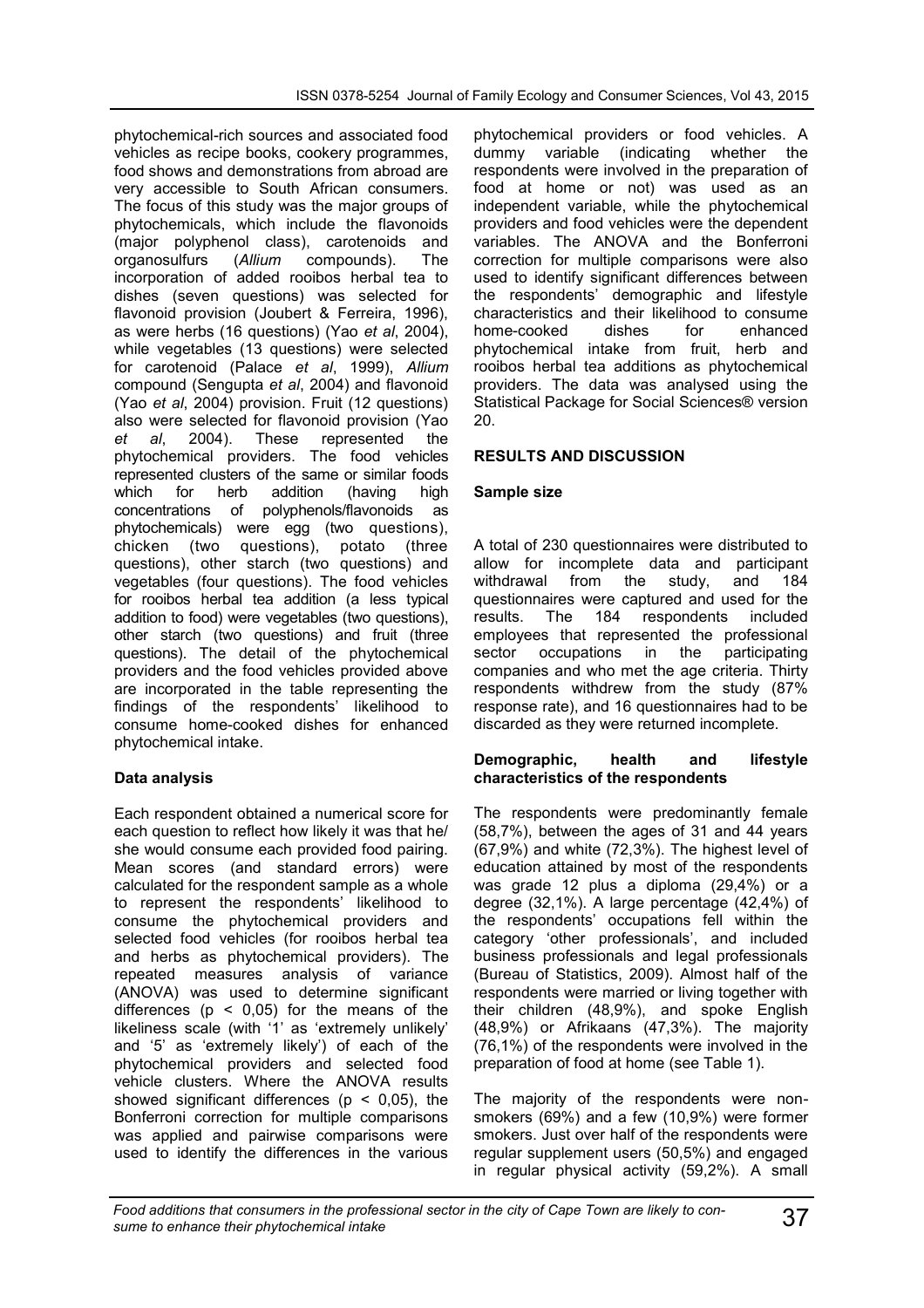|                                   | Respondent demographic characteristics (n = 184) | $\frac{9}{6}$     | n               |
|-----------------------------------|--------------------------------------------------|-------------------|-----------------|
| Gender                            | Male                                             | 41,3              | 76              |
|                                   | Female                                           | 58,7              | 108             |
| Age (years)                       | 31-44                                            | 67,9              | 125             |
|                                   | 45-54                                            | 19                | 35              |
|                                   | $55 - 64$                                        | $\overline{13}$   | $\overline{24}$ |
| Population group                  | White                                            | 72,3              | 133             |
|                                   | <b>Black</b>                                     | $\overline{3,8}$  | 7               |
|                                   | Coloured                                         | 22,3              | 41              |
|                                   | Asian                                            | 1,6               | 3               |
| Home language                     | English                                          | 48,9              | $\overline{90}$ |
|                                   | Afrikaans                                        | 47,3              | 87              |
|                                   | Xhosa                                            | 1,6               | 3               |
|                                   | Other (African languages)                        | 2,2               | 4               |
| Level of education (Highest)      | Grade 12 (matric)                                | 8,7               | 16              |
|                                   | Grade 12 and certificate                         | 11,4              | 21              |
|                                   | Grade 12 and diploma                             | 29,4              | 54              |
|                                   | Grade 12 and degree                              | 32,1              | 59              |
|                                   | Postgraduate (masters/doctorate)                 | 18,5              | 34              |
| Occupation <sup>a</sup>           | Physicists, chemists and related professionals   | 16,3              | $\overline{30}$ |
|                                   | Life science and health professionals            | 1,6               | 3               |
|                                   | Teaching professionals                           | 1,1               | $\overline{2}$  |
|                                   | Other professionals                              | 42,4              | 78              |
|                                   | Technicians and associate professionals          | 4,4               | 8               |
|                                   | Life science and health associate professionals  | $\overline{1,1}$  | $\overline{2}$  |
|                                   | Teaching associate professionals                 | 0.5               | 1               |
|                                   | Other associate professionals                    | 32,6              | 60              |
| Marital status                    | Married / living together with children          | 48,9              | 90              |
|                                   | Married / living together without children       | 21,7              | 40              |
|                                   | Single and living with children                  | 9,8               | 18              |
|                                   | Single and living without children               | 19,6              | $\overline{36}$ |
| Involved in home food preparation | Yes                                              | 76,1              | 140             |
|                                   | Ю                                                | $\overline{23,9}$ | 44              |

# **TABLE 1: DEMOGRAPHIC CHARACTERISTICS OF RESPONDENTS**

a International Standards Classification of Occupations as professionals and technician and associate professionals as sample groups

percentage of the respondents indicated that they had been diagnosed with a NCD (8,8%) or were obese (7,6%). The most prevalent NCD within the respondents' family history was cancer (36,4%), followed by diabetes mellitus (29,9%) (see Table 2).

The profile of the respondents in this study<br>concurs with that of health-conscious concurs with that of consumers. In line with the respondents in this study, studies have indicated that healthconscious consumers tend to be female, older, more educated (Girois *et al*, 2001; Divine & Lepisto, 2005), higher income earners, physically active and have a more optimal body weight status (Robinson & Smith, 2003).

#### **Respondents' likelihood to consume homecooked dishes for enhanced phytochemical intake**

**Vegetables as phytochemical provider**  Various vegetables were included as options for vegetables as phytochemical provider and various dishes were included as food vehicles (see Table 3). The majority of the respondents indicated that they would be likely (as response options 'very likely' and 'extremely likely') to consume pasta, meat and chicken as food vehicles with added vegetables, namely spaghetti tossed in tomato pesto (83,7%), meatballs cooked in tomato sauce (81%), chicken and broccoli bake (83,2%), pasta and broccoli bake (77,8%) and chicken breast stuffed with spinach (81,5%). Considering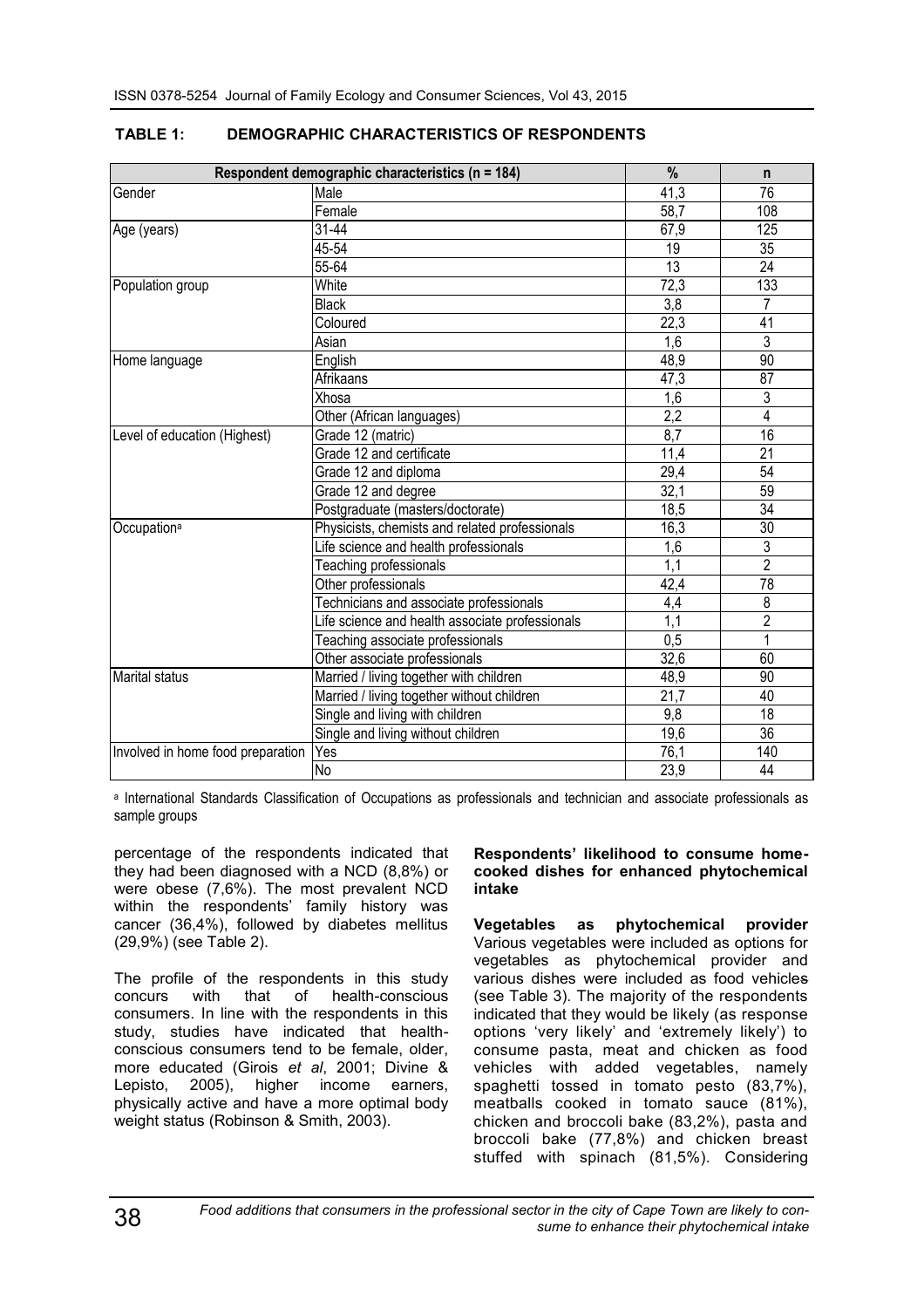|                              | Respondent lifestyle characteristics (n = 184) | %    | n   |
|------------------------------|------------------------------------------------|------|-----|
| Smoking status <sup>a</sup>  | Non-smoker                                     | 69   | 127 |
|                              | Current smoker                                 | 20,1 | 37  |
|                              | Former smoker                                  | 10,9 | 20  |
| Dietary supplement usageb    | Never                                          | 19   | 35  |
|                              | Seldom                                         | 16,9 | 31  |
|                              | When remembered                                | 13,6 | 25  |
|                              | Fairly regularly                               | 11,4 | 21  |
|                              | Regularly                                      | 39,1 | 72  |
| Level of physical activity   | Physically active <sup>c</sup>                 | 59,2 | 109 |
|                              | Not physically active                          | 40,8 | 75  |
| Obesity or chronic disease   | Obesity                                        | 7,6  | 14  |
| diagnosis                    | Diabetes mellitus                              | 4,4  | 8   |
|                              | Cardiovascular disease                         | 2,2  | 4   |
|                              | Cancer (excluding melanoma and skin cancer)    | 2,2  | 4   |
| Family history of obesity or | Obesity                                        | 7,6  | 14  |
| chronic disease              | Diabetes mellitus                              | 29,9 | 55  |
|                              | Cardiovascular disease                         | 26,6 | 49  |
|                              | Cancer (excluding melanoma and skin cancer)    | 36,4 | 67  |

<sup>a</sup> Current smoker included those who smoked any tobacco in the past 12 months and those who had quit within the past year. Former smoker included those who had quit more than a year ago (Yusuf *et al*, 2004)

 $\Phi$  Dietary supplement was defined as "a product (other than tobacco) that is intended to supplement the diet and that bears or contains one or more of the following dietary ingredients: a vitamin, a mineral, a herb or other botanical, an amino acid, a dietary substance for use by man to supplement the diet by increasing the total daily intake, or a concentrate, metabolite, constituent, extract or combinations of these ingredients" (Halsted, 2003).

<sup>c</sup> Physically active was defined as regular involvement of moderate (walking, cycling or gardening) or strenuous (jogging, football and vigorous swimming) exercise for four hours or more a week (Yusuf *et al*, 2004)

quiche as food vehicle for vegetables as<br>phytochemical provider, the respondents phytochemical provider, the respondents indicated that they would be equally likely to consume spinach quiche (74,4%) and roasted butternut quiche (72,8%) rather than onion quiche (56%). Considering soup as food vehicle for vegetable addition, the majority (86,4%) of the respondents indicated that they would be likely to consume roasted butternut soup, while about two thirds indicated that they would be likely to consume broccoli (60,3%) and tomato (63,1%) soups. Approximately half (53,3%) indicated that they would be likely to consume onion soup. A number of vegetables therefore were likely options for enhancing phytochemical intake, with the respondents likely to consume tomato, broccoli, spinach and butternut. Mixed dishes and soup contribute to the consumption of vegetables, particularly tomatoes and broccoli (Bachman *et al*, 2008).

**Fruit as phytochemical provider** When considering fruit as phytochemical provider (see Table 3), the majority of the respondents indicated that they would be likely to consume a green leafy salad with strawberries (72,8%) and crêpe with mixed berries (77,2%) as berry additions. Just over half of the respondents indicated that they would be likely to consume pear poached in red grape juice (53,8%) and rocket and pear salad (56%) as pome additions. The respondents also indicated that they would be likely to consume chicken as food vehicle with added apple, with just over three-quarters (78,3%) likely to consume chicken breast salad with apple pieces and two-thirds (66,3%) to consume chicken and apple casserole. Just over half (57,1%) of the respondents indicated that they would be likely to consume kingklip baked with naartjie segments (as added citrus fruit). Carrot dishes as food vehicle for fruit addition was a further likely option, with twothirds (66,3%) of the respondents likely to consume carrot salad with raisins and carrots roasted in orange juice respectively. Consuming raw apple with its skin on was a likely option for the majority (90,8%) of the respondents. This is a favourable way to consume apples as flavonoids occur in higher amounts in the outer rather than inner parts of fruit, with the result that skinning fruit can greatly lower its flavonoid content (Manach *et al*, 2004).

South Africans are said to enjoy the taste of apples, which are a popular choice due to their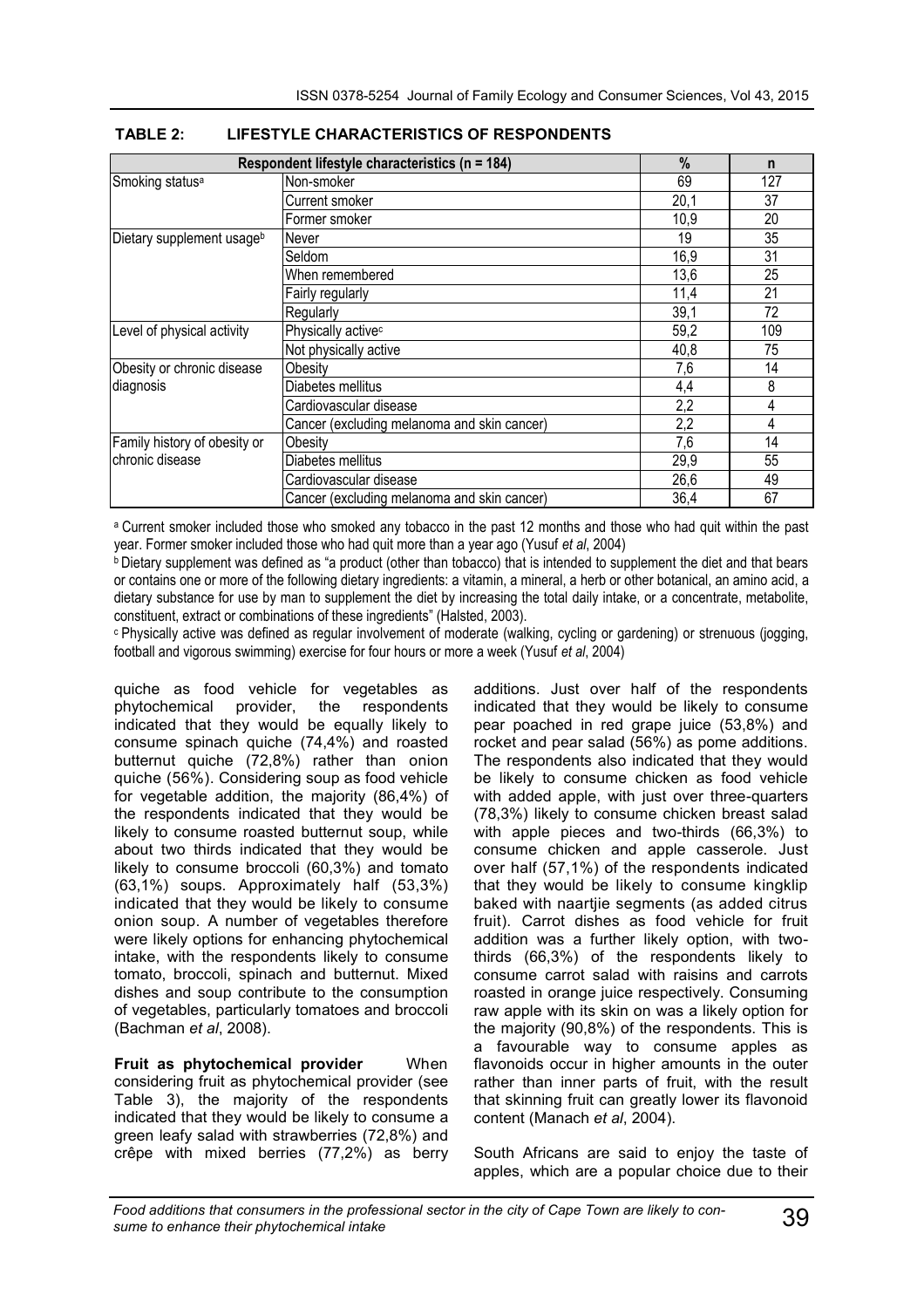| יעבן CONGINE DONGINE שיטה ביטט ביטט ביטט ביינוי יינוי אייטבי היינוי ביינוי יינוי יינוי יינוי יינוי י |
|------------------------------------------------------------------------------------------------------|
|                                                                                                      |
|                                                                                                      |
|                                                                                                      |
|                                                                                                      |
|                                                                                                      |
|                                                                                                      |
|                                                                                                      |
|                                                                                                      |
|                                                                                                      |
|                                                                                                      |
|                                                                                                      |
|                                                                                                      |
|                                                                                                      |
|                                                                                                      |
|                                                                                                      |
|                                                                                                      |
|                                                                                                      |
| RESPONDENTS'                                                                                         |
|                                                                                                      |
|                                                                                                      |
| TABLE 3:                                                                                             |
|                                                                                                      |

| 40                                                                                                                                                 | $\ddot{\bm{\circ}}$<br>TABLE |                                                                                          | RESPONDENTS' LIKELIHOOD TO CO                                                      | <b>ONSUME HOME-COOKED DISHES FOR ENHANCED PHYTOCHEMICAL INTAKE</b>  |                       |                                               |                        |                                          |                                 |                |                 |                     |                                      |
|----------------------------------------------------------------------------------------------------------------------------------------------------|------------------------------|------------------------------------------------------------------------------------------|------------------------------------------------------------------------------------|---------------------------------------------------------------------|-----------------------|-----------------------------------------------|------------------------|------------------------------------------|---------------------------------|----------------|-----------------|---------------------|--------------------------------------|
|                                                                                                                                                    |                              |                                                                                          |                                                                                    |                                                                     |                       |                                               |                        | <b>Respondent consumption likeliness</b> |                                 |                | Ш<br>$\epsilon$ | 184)                |                                      |
|                                                                                                                                                    | Phytochemical provider       |                                                                                          | Food vehicle                                                                       | Dish                                                                | Extremely<br>unlikely |                                               | unlikely<br>Very       |                                          | Unsure                          | likely<br>Very |                 | likely              | Extremely                            |
|                                                                                                                                                    |                              |                                                                                          |                                                                                    |                                                                     | ಸ                     | Ξ                                             | వ్                     | $\%$<br>Ξ.                               | Ξ.                              | వ్             | Ξ               | వ్                  | Ξ                                    |
|                                                                                                                                                    |                              | ᢛ<br>Broccoli ( $n =$                                                                    | Soup                                                                               | soup<br><b>Broccoli</b>                                             | 5                     | 24                                            | 3,6                    | 13<br>25                                 | 24                              | 8              | 22              | Ņ                   | వి                                   |
|                                                                                                                                                    |                              |                                                                                          | Other starch                                                                       | Pasta and broccoli bake                                             | 7.6                   | $\dot{4}$                                     | ပ                      | $\overline{8}$                           | $\overset{\circ}{\rightarrow}$  | თ<br>35,       | 89              | တ<br><u>4</u>       | 77                                   |
|                                                                                                                                                    |                              |                                                                                          | Chicken                                                                            | Chicken and broccoli bake                                           | 7.6                   | $\dot{z}$                                     | 3,8                    | 5,4<br>Ľ                                 | $\tilde{=}$                     | 37,5           | 89              | $\frac{15}{4}$      | ಹ                                    |
|                                                                                                                                                    |                              | ন<br>$\sf H$<br>Butternut (n                                                             | Soup                                                                               | Roasted butternut soup                                              | $\frac{9}{4}$         | တ                                             | 33                     | 5,4<br>6                                 | $\tilde{=}$                     | 46,2           | 85              | 40,2                | 74                                   |
|                                                                                                                                                    |                              |                                                                                          | Quiche                                                                             | Roasted butternut quiche                                            | 7.6                   | $\overline{4}$                                | 7,6                    | 57<br>$\overline{4}$                     | 22                              | 37,5           | 89              | 35,3                | 89                                   |
|                                                                                                                                                    | Vegeta-                      | ন<br>Onion $(n =$                                                                        | Soup                                                                               | Onion soup                                                          | 10,9                  | 20                                            | စ္                     | 16,9<br>35                               | $\tilde{\mathfrak{S}}$          | 57             | 68              | S<br><u>َمِ</u>     | 90                                   |
|                                                                                                                                                    | bles                         |                                                                                          | Quiche                                                                             | Onion quiche                                                        | 12,5                  | 23                                            | ഥ<br>₹,                | စ္<br>23                                 | 35                              | 57             | 89              | <u>ဇာ</u>           | 35                                   |
|                                                                                                                                                    | $(n=13)$                     | ᢛ<br>Spinach (n =                                                                        | Quiche                                                                             | Spinach quiche                                                      | 4                     | ᠷ                                             | $\frac{2}{8}$          | ဖ<br>15                                  | Ξ                               | S<br>35,       | 89              | 39.                 | 72                                   |
|                                                                                                                                                    |                              |                                                                                          | Chicken                                                                            | Chicken breast stuffed with spinach                                 | ဖ                     |                                               | 4.9                    | 76<br>တ                                  | $\overline{4}$                  | 34,8           | L3              | r<br>$\overline{4}$ | 86                                   |
|                                                                                                                                                    |                              |                                                                                          | Other starch                                                                       | Pancakes filled with cooked spinach                                 | ၹ                     | $\frac{6}{1}$                                 | <u>က</u><br><u>َمِ</u> | ب<br>پ<br>ន ន                            | ຊ<br>တ                          | $\sim$<br>33,  | ভ               | $\approx$           | 57                                   |
|                                                                                                                                                    |                              | Tomato ( $n = 3$ )                                                                       | Soup                                                                               | Tomato soup                                                         | $\overline{4}$ .      | 27                                            | 13,6                   | ထဲ                                       | $\overset{\circ}{\rightarrow}$  | rò.<br>43,     | 8               | ဖ<br>တ              | 36                                   |
|                                                                                                                                                    |                              |                                                                                          | Meat                                                                               | Meatballs cooked in tomato sauce                                    | ₹<br>ம்               | $\stackrel{\textstyle\circ}{\textstyle\cdot}$ | 7.6                    | ဖ<br>$\dot{4}$                           | ≂                               | స్             | 55              | 50                  | 95                                   |
|                                                                                                                                                    |                              |                                                                                          | Other starch                                                                       | Spaghetti with tomato pesto <sup>a</sup>                            | 0                     | 0                                             | 8.6                    | 65<br>₽                                  | 2                               | 40,2           | 74              | 43.5                | 8                                    |
|                                                                                                                                                    | $rac{\text{Fuit}}{n=12}$     | ᢛ<br>Berry (n =                                                                          | Salad                                                                              | Green leafy salad with strawberries                                 | 5,4                   | $\tilde{c}$                                   | 9.2                    | 12,5<br>17                               | 23                              | 30.4           | 56              | 42,4                | $\overline{78}$                      |
|                                                                                                                                                    |                              |                                                                                          | Dessert                                                                            | Crêpe <sup>b</sup> with mixed berries                               | 54                    | $\Rightarrow$                                 | 82                     | 9 <sup>2</sup><br>15                     | 17                              | 33,2           | 2               | 4                   | ౚ                                    |
|                                                                                                                                                    |                              |                                                                                          | Dessert                                                                            | Mixed berry compote                                                 | 7.1                   | $\tilde{\mathfrak{c}}$                        | 13,6                   | 13<br>25                                 | ನ $ z $                         | رب<br>35,      | 65              | $\approx$           | 있다                                   |
|                                                                                                                                                    |                              | ၐ<br>Pome $(n =$                                                                         | Dessert                                                                            | Pear poached in red grape juice                                     | 12,5                  | 23                                            | œ<br>15,               | 17.<br>29                                | တ့                              | 34,8           | 24              | င္                  |                                      |
|                                                                                                                                                    |                              |                                                                                          | Salad                                                                              | salad<br>Rocket and pear                                            | N<br>ထົ               | $\frac{1}{2}$                                 | 13                     | 22,8<br>24                               | $\overline{4}$                  | 4<br>29,       | 오               | 26,6                | $\frac{6}{7}$                        |
|                                                                                                                                                    |                              |                                                                                          | Chicken                                                                            | pieces<br>$\mathbf{\Omega}$<br>ldde<br>salad with<br>Chicken breast | $4\overline{4}$       | $\infty$                                      |                        | 10,3<br>చ                                | စ္                              | 89,            | 73              | c<br>88             |                                      |
|                                                                                                                                                    |                              | ణ<br>$Citrus(n =$                                                                        | Chicken                                                                            | Chicken and apple casserole                                         | N<br>$\infty$         | $\overline{1}$                                | 12                     | $\tilde{c}$<br>$\overline{22}$           | $\overline{\mathbb{C}}$<br>l LO | 39.            | 73              | 26,6                | $\frac{9}{4}$                        |
|                                                                                                                                                    |                              |                                                                                          |                                                                                    | Raw apple with skin                                                 | 0                     | $\circ$                                       | $\frac{4}{4}$          | 4,9<br>$\infty$ $\approx$                | ၜ႞ႜႜ                            | 32,            | S3              | $\frac{58.7}{22.3}$ | $\underline{\overset{\circ}{\circ}}$ |
|                                                                                                                                                    |                              |                                                                                          | Fish                                                                               | segments<br>Kingklip fish baked with naartjie                       | 10,3                  | ഇ                                             | 51                     | 20,7                                     |                                 | 34,8           | Z,              |                     | 7                                    |
|                                                                                                                                                    |                              |                                                                                          | Vegetables/Carrot                                                                  | Carrots roasted in orange juice                                     | ၒႍ                    | $\overline{4}$                                | $\overline{8}$         | 17.<br>$\overset{\circ}{\tau}$           | 25<br>4                         | თ<br>35,       | 89              | 4<br>80,            | 85                                   |
|                                                                                                                                                    |                              |                                                                                          | Vegetables/Butternut                                                               | Butternut and orange soup                                           | 76                    | $\stackrel{\text{4}}{4}$                      | $\overline{ }$<br>4,   | 15,8<br>27                               | 29                              | సి             | 82              | ო<br>28,            | 52                                   |
|                                                                                                                                                    |                              | Dried ( $n =$                                                                            | <b>Salad</b>                                                                       | Carrot salad with raisins                                           | N<br>တ                | 17                                            | <u>ဖ</u><br>13.        | ₽<br>25                                  | 20<br>တ                         | 34.8           | স্ত             | ΓÒ,<br>ಸ            | 68                                   |
| Food additions that consumers in the professional sector in the city of Cape Town are likely to con-<br>sume to enhance their phytochemical intake |                              | Plum compote means plums cooked in syrup<br><sup>b</sup> Crêpe means a very thin pancake | a Tomato pesto means a paste of crushed sundried tomatoes, pine nuts and olive oil |                                                                     |                       |                                               |                        |                                          |                                 |                |                 |                     |                                      |
|                                                                                                                                                    |                              |                                                                                          | <sup>d</sup> Risotto means rice cooked to a creamy and sticky consistency          |                                                                     |                       |                                               |                        |                                          |                                 |                |                 |                     |                                      |
|                                                                                                                                                    |                              |                                                                                          |                                                                                    |                                                                     |                       |                                               |                        |                                          |                                 |                |                 |                     |                                      |

ISSN 0378-5254 Journal of Family Ecology and Consumer Sciences, Vol 43, 2015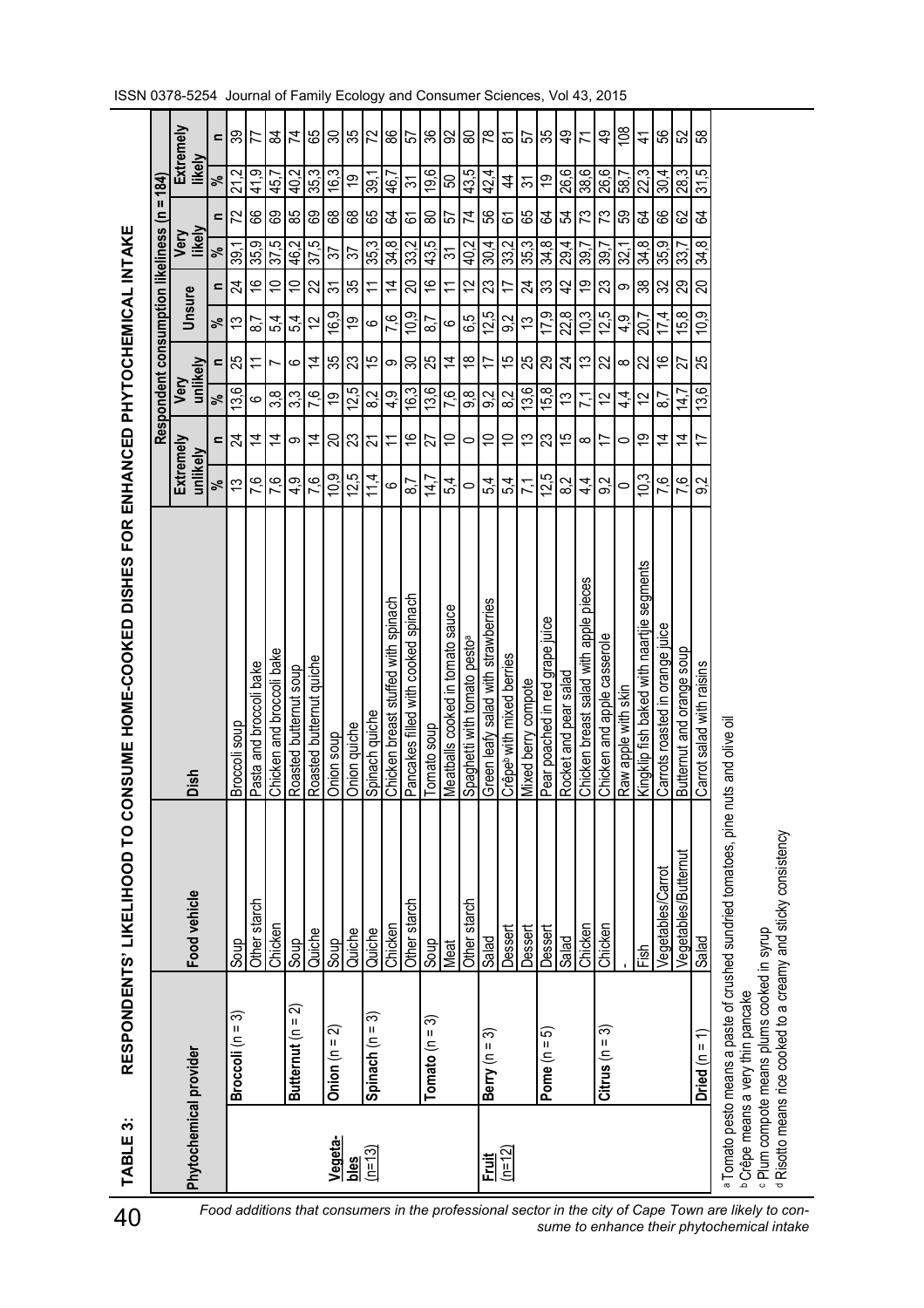| Mint $(n =$<br>Phytochemical provider                                                      |                       |                                                                                    |                                                          |                       |                                 |                  |                 | Respondent consumption likeliness |                                         | $\mathbf{I}$<br>$\epsilon$ | 184)           |                          |
|--------------------------------------------------------------------------------------------|-----------------------|------------------------------------------------------------------------------------|----------------------------------------------------------|-----------------------|---------------------------------|------------------|-----------------|-----------------------------------|-----------------------------------------|----------------------------|----------------|--------------------------|
|                                                                                            |                       | Food vehicle                                                                       | Dish                                                     | Extremely<br>unlikely |                                 | unlikely<br>Very |                 | Unsure                            |                                         | likely<br>Very             | likely         | Extremely                |
|                                                                                            |                       |                                                                                    |                                                          | వ్                    | $\blacksquare$                  | వ                | $\blacksquare$  | $\mathbf{a}$<br>$\approx$         | వ్                                      | $\blacksquare$             | $\approx$      | $\blacksquare$           |
|                                                                                            | ᢛ                     | Legume                                                                             | Split pea and mint soup                                  | 10,9                  | OZ                              | 20,1             | $5\overline{6}$ | 24<br>16,9                        | 36,4                                    | 67                         | 15,8           | 82                       |
|                                                                                            |                       | Potato                                                                             | Potato salad with mint                                   | $\frac{4}{3}$         | $\infty$                        | 14,7             | 27              | 22<br>20,1                        | 37,5                                    | 69                         | 23,4           | $\frac{3}{4}$            |
|                                                                                            |                       | Water                                                                              | Water infused with mint                                  | 38                    | ſ                               | 51               | 22              | 22<br>51                          | 40,2                                    | 74                         | 32,1           | 89                       |
|                                                                                            | Parsley ( $n = 4$ )   | Potato                                                                             | Boiled baby potatoes with parsley                        | $\circ$               | $\circ$                         | $4\overline{4}$  | $\infty$        | $4\overline{4}$                   | 45,7<br>$\infty$                        | 24                         | 45,7           | 84                       |
|                                                                                            |                       | Egg                                                                                | Scrambled egg with parsley                               | 38                    | L                               | 5,4              | $\tilde{0}$     | $\circ$<br>33                     | 42,9                                    | 79                         | 44,6           | 82                       |
|                                                                                            |                       | Carrot<br>Vegetables/                                                              | Carrot salad with raisins and parsley                    | ခြွ                   | $\overset{\infty}{\rightarrow}$ | 14,1             | 26              | $\overline{\mathcal{E}}$<br>16,9  | $8^{+8}$                                | 24                         | 24,5           | 45                       |
|                                                                                            |                       | Chicken                                                                            | Chicken soup with parsley                                | $\circ$               | $\circ$                         | 7.6              | $\dot{z}$       | L<br>3.8                          | 49,5                                    | $\overline{5}$             | 1'65           | 72                       |
|                                                                                            | Basil (n = 3)         | <b>Fruit</b>                                                                       | Spanspek balls with basi                                 | 10.3                  | ć,                              | 14,1             | 82              | 39<br>21,2                        | 31,5                                    | 58                         | 22,8           | 42                       |
|                                                                                            |                       | Vegetables/Tomato                                                                  | Sliced tomato with basil                                 | 82                    | 15                              | 10,9             | $\infty$        | 17<br>92                          | 40,2                                    | 74                         | 31,5           | 89                       |
|                                                                                            |                       | Vegetables/Tomato                                                                  | Tomato and basil soup                                    | 12                    | $\overline{22}$                 | 14,1             | 26              | 10.3                              | 41,3<br>စ္                              | 76                         | 22,3           | 4                        |
|                                                                                            | Mixed herbs $(n = 3)$ | Egg                                                                                | Omelette with mixed herbs                                | 33                    | ဖ                               | $\frac{8}{3}$    | L               | 6,5                               | 45,1<br>12                              | 83                         | 41,3           | 97                       |
| Herbs $(n =$<br>$\overline{6}$                                                             |                       | Other starch                                                                       | Bread baked with mixed herbs                             | $\circ$               | $\circ$                         | 8 <sub>2</sub>   | 15              | 13,6                              | 52,2<br>25                              | 96                         | 26,1           | $\frac{8}{4}$            |
|                                                                                            |                       | Other starch                                                                       | Rice with mixed herbs                                    | $\circ$               | 0                               | $\overline{71}$  | 13              | 9.                                | 54,9<br>$\overset{\infty}{\rightarrow}$ | $\tilde{\Theta}$           | 28,3           | 52                       |
|                                                                                            | Rosemary ( $n = 3$ )  | Potato                                                                             | Roasted potatoes with rosemary                           | $\circ$               | 0                               | 5,4              | $\Rightarrow$   | 76                                | 40,2<br>$\overline{4}$                  | 74                         | 46,7           | 88                       |
|                                                                                            |                       | Vegetables/Butternut                                                               | Butternut soup with rosemary                             | 7.6                   | $\overline{4}$                  | 10,9             | 20              | $\overline{5}$<br>16,9            | $\overline{4}$                          | $\overline{8}$             | 1'07           | $\frac{8}{3}$            |
|                                                                                            |                       | Chicken                                                                            | Roast chicken with rosemary stuffing                     | 4.9                   | တ                               | 3.8              |                 | 7.6                               | 35,3<br>$\tilde{4}$                     | 65                         | 784            | ဆွ                       |
|                                                                                            | Rooibos herbal tea    | Fruit (dessert)                                                                    | Prunes stewed in rooibos herbal tea                      | 20,7                  | 88                              | 20,7             | 38              | 20,7                              | 26,6<br>85                              | $\overline{6}$             | 11,4           | $\overline{\mathcal{E}}$ |
| $(n = 7)$                                                                                  |                       | Fruit (dessert)                                                                    | Plum compote prepared with rooibos herbal tea            | စ္                    | 35                              | 16,3             | $\infty$        | 52<br>28,3                        | 23,9                                    | $\overline{4}$             | 12,5           | 23                       |
|                                                                                            |                       | Fruit (dessert)                                                                    | Pear poached in rooibos herbal tea                       | 15,2                  | $\infty$                        | 20,7             | 38              | 20,7                              | 28,3<br>38                              | 52                         | 15,2           | $^{28}$                  |
|                                                                                            |                       | Other starch                                                                       | ea,<br>Risotto <sup>d</sup> prepared with rooibos herbal | 14.7                  | 27                              | 16,3             | $\mathcal{S}$   | 25                                | 29,9<br>$\frac{6}{5}$                   | 55                         | 14,1           | 26                       |
|                                                                                            |                       | starch<br>Other                                                                    | Bread baked with rooibos herbal tea                      | 9.8                   | $\overset{\infty}{\rightarrow}$ | 13               | $\overline{z}$  | 4<br>23.9                         | $\frac{1}{3}$                           | 8                          | 16,3           | <u>င</u> ္တ              |
|                                                                                            |                       | /egetables                                                                         | Vegetable soup prepared with rooibos herbal tea          | 14.1                  | $\frac{8}{8}$                   | 23,4             | $\frac{3}{4}$   | $\overline{a}$<br>$\overline{21}$ | 32,1                                    | 65                         | $\overline{8}$ | $\frac{6}{5}$            |
|                                                                                            |                       | /egetables/Tomato                                                                  | Tomato soup prepared with rooibos herbal tea             | 9.6                   |                                 | 23,9             | 4               | $\overline{4}$<br>$\overline{21}$ | 27                                      | 51                         | $\sqrt{2}$     | $\tilde{c}$              |
| e Plum compote means plums cooked in syrup<br><sup>b</sup> Crêpe means a very thin pancake |                       | a Tomato pesto means a paste of crushed sundried tomatoes, pine nuts and olive oil |                                                          |                       |                                 |                  |                 |                                   |                                         |                            |                |                          |
|                                                                                            |                       | <sup>d</sup> Risotto means rice cooked to a creamy and sticky consistency          |                                                          |                       |                                 |                  |                 |                                   |                                         |                            |                |                          |

Τ

H

| a Tomato pesto means a paste of crushed sundried tomatoes, pine nuts and olive oil |                                              |  |
|------------------------------------------------------------------------------------|----------------------------------------------|--|
|                                                                                    |                                              |  |
|                                                                                    | <sup>b</sup> Crêpe means a very thin pancake |  |

ISSN 0378-5254 Journal of Family Ecology and Consumer Sciences, Vol 43, 2015

T Т П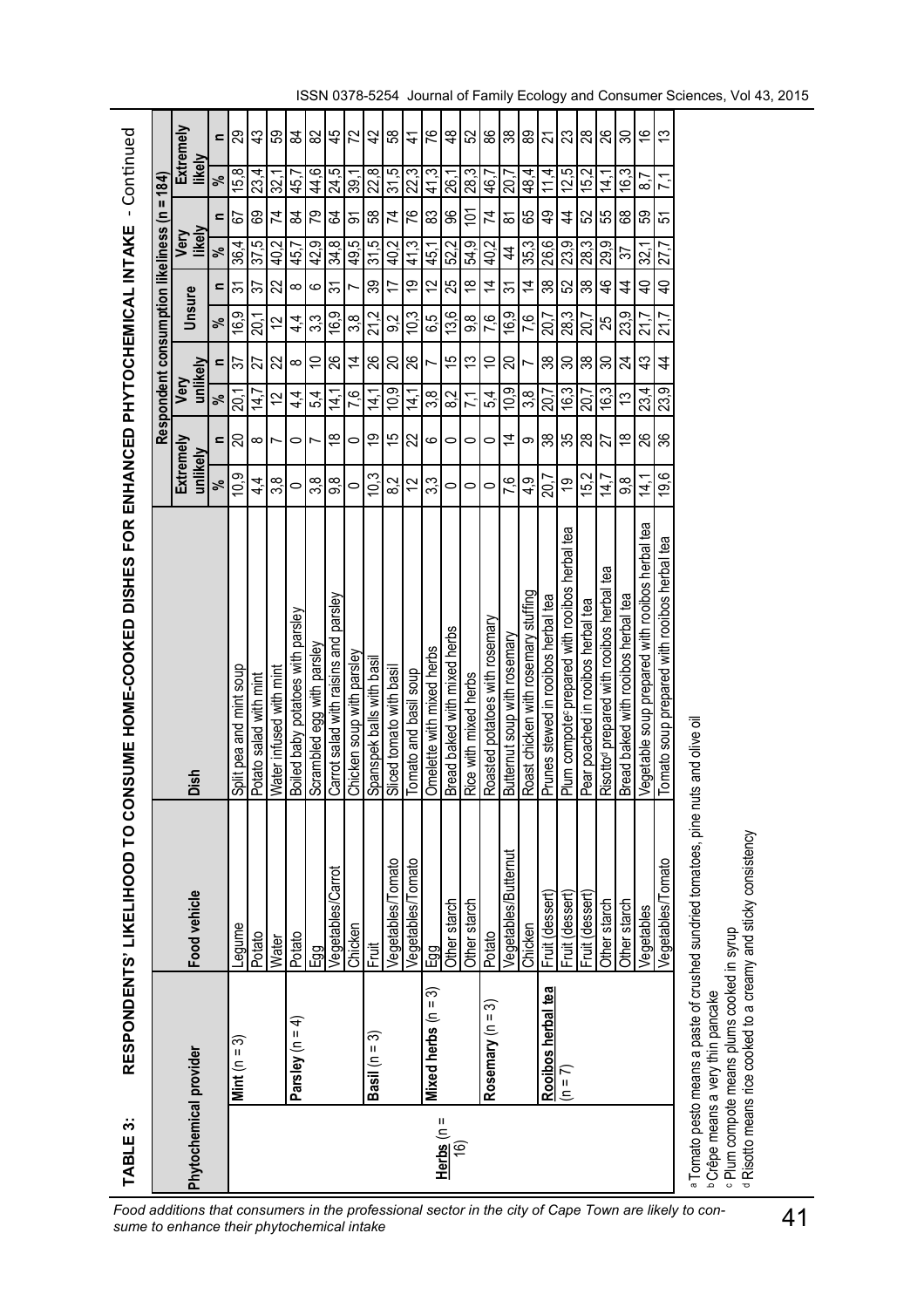affordability (Temple & Steyn, 2011). It therefore can be assumed that the respondents found apple a likely option to utilise for enhanced phytochemical intake due to its familiarity and enjoyable taste. It further may be assumed that apple in its cooked form may have been a more likely choice if dishes incorporating cooked apple in a dessert were presented as options, as savoury dishes incorporating apple were provided most as options. The consumption of berries is increasing in SA (Farmer's Weekly, 2012), which may be a contributory factor to their likelihood of being consumed in a dessert<br>and added to a salad for enhanced added to a salad for enhanced phytochemical intake.

**Herbs as phytochemical provider** Far more respondents indicated that they would be more likely than not to consume dishes with added herbs for enhanced phytochemical intake (see Table 3). The majority of the respondents indicated that they would be likely to consume both food vehicle options of chicken with added herbs, namely chicken soup with parsley (88,6%) and roast chicken with rosemary stuffing (83,7%). The majority of the respondents indicated that they also would be likely to consume egg as food vehicle with added herbs, such as scrambled egg with parsley (87,5%) and omelette with mixed herbs (86,4%). Potato and other starches were also likely food vehicles for added herbs. The majority of the respondents were likely to consume boiled baby potatoes with parsley (91,4%), roasted potatoes with rosemary (86,9%), rice with mixed herbs (83,2%) and bread baked with mixed herbs (78,3%). The majority of the respondents also were likely to consume water infused with mint (72,3%) and sliced tomato salad with shredded basil (71,1%).

Parsley, mixed herbs and rosemary as herb additions to foods were likely to be consumed by the respondents. The dishes with added herbs most likely to be consumed were boiled baby potatoes with parsley, chicken soup with parsley, scrambled egg with parsley, omelette with mixed herbs, rice with mixed herbs, bread baked with mixed herbs, roasted potatoes with rosemary and roast chicken with rosemary stuffing.

While parsley was a likely option for herbs added to dishes, the respondents were less likely to consume carrot salad with raisins and parsley than carrot salad with raisins (respondent consumption likelihood of 59,3% compared to 66,3%). When considering parsley,

the food vehicles likely to be consumed by the respondents were potato, egg and chicken. Boiled baby potatoes with parsley was a more likely option than potato salad with mint (respondent consumption likelihood of 91,4% compared to 60,9%). The addition of herbs may be a more likely option when added to warm dishes rather than cold dishes such as salads, as carrot salad with added parsley was not as likely to be consumed by the respondents. Egg (as quiche) and other starch, namely bread and rice, were likely options when paired with mixed herbs. Mixed herbs can be a versatile way to enhance the phytochemical content of dishes, as they enhance the flavour of a dish without dominating it. Potato and chicken were likely options when paired with rosemary. As soups, vegetable soups were a less likely food vehicle option for the addition of herbs than chicken soup.

**Rooibos herbal tea as phytochemical provider** When considering the respondents' likelihood to consume homecooked dishes with rooibos herbal tea (see Table 3), starch as food vehicle for the addition of rooibos herbal tea was a more likely option over fruit (as three desserts) and vegetables (as two soups). Just more than half (53,3%) of the respondents indicated that they would be likely to consume bread baked with rooibos herbal tea, and just less than half (44%) that they would be likely to consume risotto prepared with rooibos herbal tea.

#### **Differences in the respondents' likelihood to consume home-cooked dishes for enhanced phytochemical intake considering phytochemical providers and food vehicles**

A significant difference ( $p < 0.05$ ) was found between the respondents' likelihood to consume broccoli, onion, spinach, butternut and tomato as vegetable phytochemical providers. The respondents were significantly ( $p < 0.001$ ) more likely to consume broccoli, spinach, butternut and tomato in comparison to onion as vegetable additions, and significantly ( $p < 0.05$ ) more likely to consume tomato as vegetable addition rather than broccoli (see Table 4). The North/South Ireland Food Consumption Survey undertaken by O'Brien *et al* (2003) found composite dishes to contribute to the mean daily intake of tomatoes. Tomatoes were also found to be consumed by far more consumers than broccoli. This corresponds to the finding of the current study and confirms that tomato is a likely vegetable added to dishes. Although composite foods comprise a large portion of the mean daily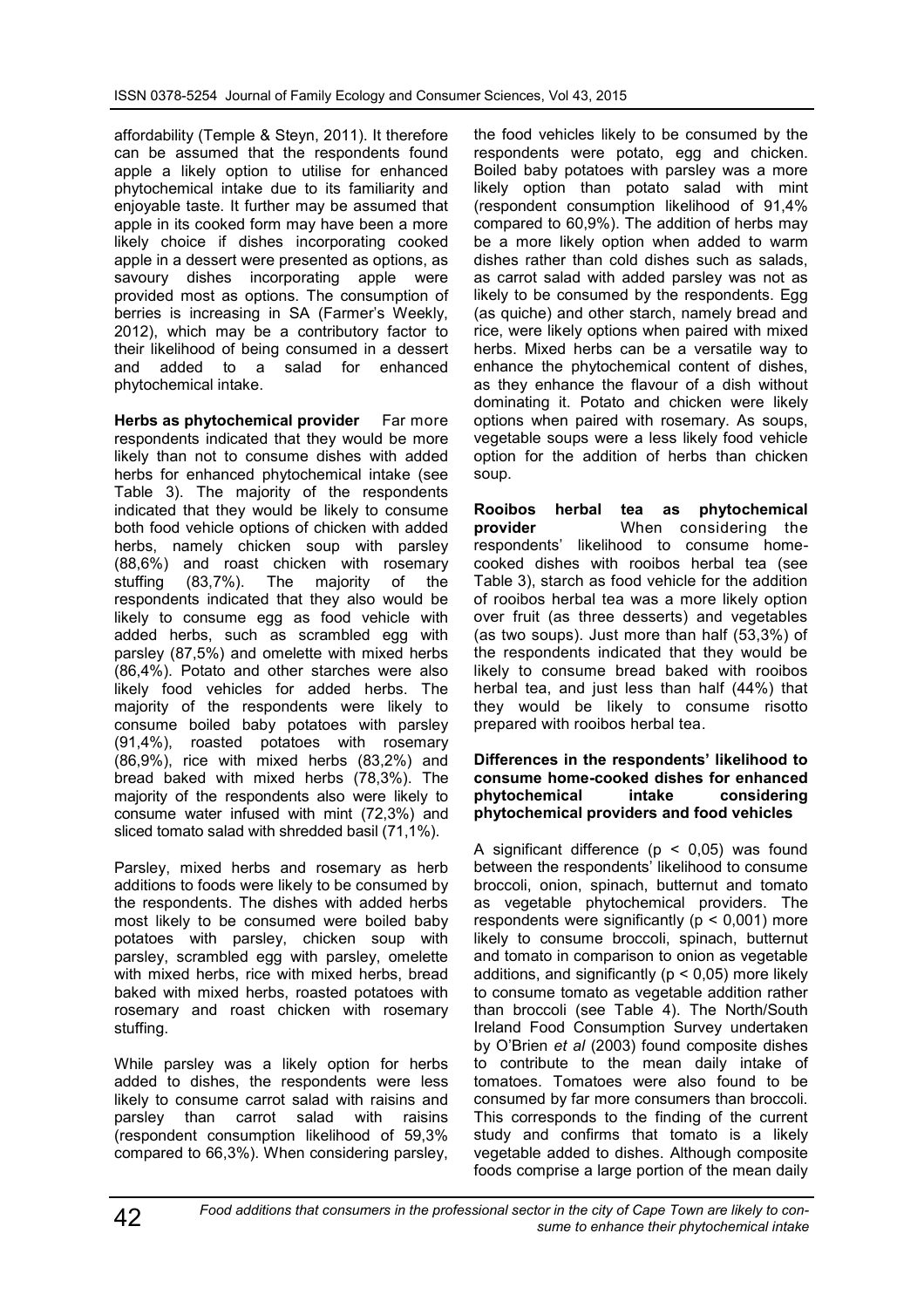#### **TABLE 4: DIFFERENCES IN THE RESPONDENT LIKELIHOOD TO CONSUME HOME-COOKED DISHES FOR ENHANCED PHYTOCHEMICAL INTAKE**

|                                                         |                                                                | phytochemical intake <sup>a</sup> | Respondent likelihood to consume home-cooked dishes for enhanced     |               | Significant<br>differenced,e                                                           |  |
|---------------------------------------------------------|----------------------------------------------------------------|-----------------------------------|----------------------------------------------------------------------|---------------|----------------------------------------------------------------------------------------|--|
|                                                         | Vegetables as phytochemical provider                           |                                   |                                                                      |               |                                                                                        |  |
| Broccoli (1)                                            | Onion (2)                                                      | Spinach (3)                       | Butternut (4)                                                        | Tomato (5)    |                                                                                        |  |
| $(n = 3)^{b}$                                           | $(n = 2)$                                                      | $(n = 3)$                         | $(n = 2)$                                                            | $(n = 3)$     |                                                                                        |  |
| $3,72(0,09)$ c                                          | 3,25(0,10)                                                     | 3,73(0,09)                        | 3,83(0,08)                                                           | 3,91(0,08)    | $(2) - (1)f(3)f(4)f(5)f$<br>$(1) - (5)$                                                |  |
|                                                         |                                                                |                                   | Fruit as phytochemical provider                                      |               |                                                                                        |  |
| Berries (1)<br>$(n = 3)$                                | Citrus $(2)$<br>$(n = 2)^{b1}$                                 | Pome (3)<br>$(n = 3)^{b2}$        |                                                                      |               |                                                                                        |  |
| 3,81(0,08)                                              | 3,50(0,09)                                                     | 3,67(0,08)                        |                                                                      |               | $(1) - (2)$ <sup>f</sup> $(3)$<br>$(2) - (3)$                                          |  |
|                                                         |                                                                |                                   | Herbs as phytochemical provider                                      |               |                                                                                        |  |
| Mint $(1)$                                              | Parsley (2)                                                    | Basil (3)                         | Mixed herbs (4)                                                      | Rosemary (5)  |                                                                                        |  |
| $(n = 3)$                                               | $(n = 4)$                                                      | $(n = 3)$                         | $(n = 3)$                                                            | $(n = 3)$     |                                                                                        |  |
| 3,24(0,08)                                              | 4,01 (0,07)                                                    | 3,47(0,08)                        | 4,01 (0,06)                                                          | 3,92(0,07)    | $(1) - (2)i(3)(4)i(5)i$<br>$(2) - (3)f$<br>$(3) - (4)$ <sup>f</sup> $(5)$ <sup>f</sup> |  |
| Food vehicle with added herbs as phytochemical provider |                                                                |                                   |                                                                      |               |                                                                                        |  |
| Egg $(1)$                                               | Chicken (2)                                                    | Potato (3)                        | Other starch (4)                                                     | Vegetable (5) |                                                                                        |  |
| $(n = 2)$                                               | $(n = 2)$                                                      | $(n = 3)$                         | $(n = 2)$                                                            | $(n = 4)$     |                                                                                        |  |
| 4,19(0,08)                                              | 4,14 (0,08)                                                    | 4,01 (0,07)                       | 3,93(0,07)                                                           | 3,49(0,08)    | $(5) - (1)f(2)f(3)f(4)f$<br>$(4) - (1)(2)$                                             |  |
|                                                         | Fruit, herbs and rooibos herbal tea as phytochemical providers |                                   |                                                                      |               |                                                                                        |  |
| Fruit $(1)$                                             | Herbs (2)                                                      | Rooibos herbal                    |                                                                      |               |                                                                                        |  |
|                                                         |                                                                | tea $(3)$                         |                                                                      |               |                                                                                        |  |
| $(n = 10)^{b3}$                                         | $(n = 16)$                                                     | $(n = 7)$                         |                                                                      |               |                                                                                        |  |
| 3,60(0,07)                                              | 3,79(0,06)                                                     | 2,92 (0,09)                       |                                                                      |               | $(3) - (1)f(2)f$<br>$(2) - (1)f$                                                       |  |
|                                                         |                                                                |                                   | Food vehicle with added rooibos herbal tea as phytochemical provider |               |                                                                                        |  |
| Vegetables (1)                                          | Starch (2)                                                     | Fruit (3)                         |                                                                      |               |                                                                                        |  |
| $(n = 2)$                                               | $(n = 2)$                                                      | $(n = 3)$                         |                                                                      |               |                                                                                        |  |
| 2,77(0,10)                                              | 3,15(0,10)                                                     | 2,86(0,10)                        |                                                                      |               | $(2) - (1)f(3)$                                                                        |  |

<sup>a</sup> Mean of scale values, where 1 equals 'extremely unlikely' and 5 equals 'extremely likely'

**b** Number of set options within phytochemical provider or food vehicle (see Table 3: b1 Butternut and orange soup (less pertinent citrus addition) excluded as citrus fruit; b2 Raw apple with skin (as whole fruit) and pear poached in red grape juice (having a further fruit addition) excluded as pome fruit; b3 Berries, citrus fruit and pome fruit, excluding raw apple with skin (as whole fruit), the fruit phytochemical providers)

<sup>c</sup> Values: Mean ± standard error presented as mean (standard error)

 $d$  Overall significant difference ( $p < 0.05$ ) in the repeated measures analysis of variance (ANOVA)

<sup>e</sup> Bonferroni correction for multiple comparisons for identification of pair-wise contrasts on significance (p < 0,05) in the repeated measures (ANOVA). Pair-wise contrasts presented as phytochemical provider (or food vehicle) number in brackets, e.g. (1), different (-) to other phytochemical provider (or food vehicle) number(s) in brackets.

f Bonferroni correction for multiple comparisons for identification of pair-wise contrasts on significance ( $p < 0.001$ ) in the repeated measures (ANOVA). Pair-wise contrasts presented as phytochemical provider (or food vehicle) number in brackets, e.g. (1), different (-) to other phytochemical provider (or food vehicle) number(s) in brackets.

onion intake (O'Brien *et al*, 2003), onions did not feature well in this study. Onions are typically added to enhance the taste and flavour of dishes (Marotti & Piccaglia, 2002) and do not represent the main ingredient that lends the name to the dish as was presented in this study (e.g. onion quiche).

The likelihood of the respondents to consume fruit as phytochemical provider added to various food vehicles was considered and a significant difference ( $p < 0.05$ ) was found between the respondents' likelihood to consume berries, citrus fruit and pome fruit as fruit additions. The respondents were more likely to consume berries than pome fruit ( $p < 0.05$ ) and citrus fruit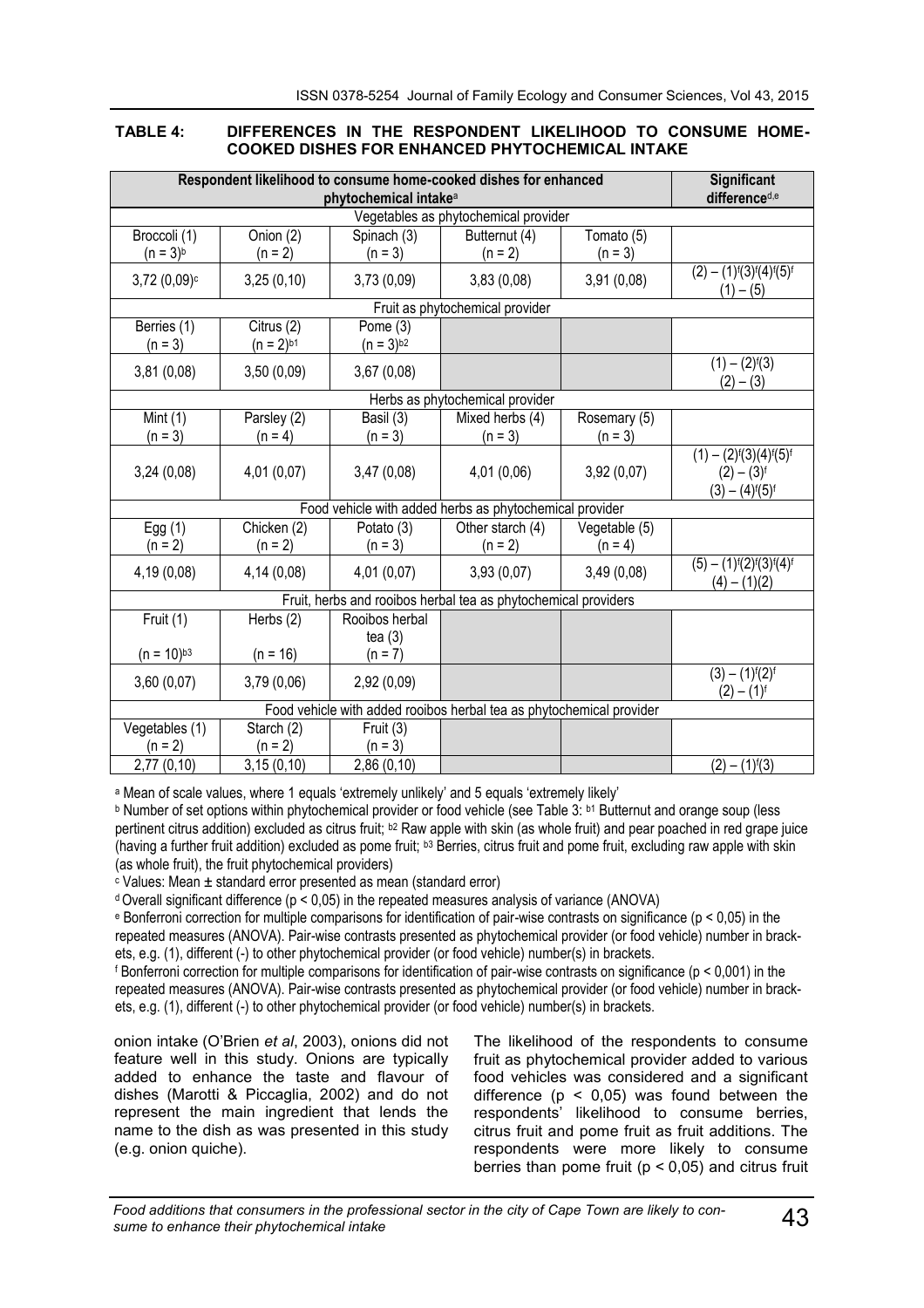#### **TABLE 5: DEMOGRAPHIC CHARACTERISTICS OF THE RESPONDENTS MOST LIKELY TO CONSUME HOME-COOKED DISHES FOR ENHANCED PHYTOCHEMICAL INTAKE WITH FRUIT, HERBS AND ROOIBOS HERBAL TEA AS PHYTOCHEMI-CAL PROVIDERS**

|                                                   |                                              |                                | Respondent likelihood to consume phytochemical pro-<br>viders in home-cooked dishes <sup>a</sup> |                                           |                                                |  |  |
|---------------------------------------------------|----------------------------------------------|--------------------------------|--------------------------------------------------------------------------------------------------|-------------------------------------------|------------------------------------------------|--|--|
| Demographic<br>characteristics                    | Demographic category                         | <b>Fruit</b><br>$(n = 10)^{b}$ | <b>Herbs</b><br>$(n = 16)$                                                                       | <b>Rooibos</b><br>herbal tea<br>$(n = 7)$ | Significant<br>differenced,e                   |  |  |
| Gender                                            | Male (1)                                     | $3,52(0,10)$ <sup>c</sup>      | 3,76(0,08)                                                                                       | 2,96(0,11)                                | Fruit:                                         |  |  |
|                                                   | Female (2)                                   | 3,81(0,08)                     | 3,93(0,06)                                                                                       | 3,07(0,10)                                | $(1) - (2)$                                    |  |  |
| Age (years)                                       | $31 - 44(1)$                                 | 3,65(0,08)                     | 3,81(0,06)                                                                                       | 3,04(0,09)                                | Fruit:                                         |  |  |
|                                                   | $45 - 54(2)$                                 | 3,52(0,15)                     | 3,79(0,10)                                                                                       | 2,76(0,16)                                | $(3) - (1)(2)$<br>Herbs:                       |  |  |
|                                                   | $55 - 64(3)$                                 | 4,16(0,14)                     | 4,18(0,11)                                                                                       | 3,32(0,22)                                | $(1) - (3)$                                    |  |  |
| Population                                        | White (1)                                    | 3,68(0,08)                     | 3,86(0,06)                                                                                       | 3,00(0,09)                                |                                                |  |  |
| group                                             | Black (2)                                    | 3,81(0,33)                     | 3,96 (0,28)                                                                                      | 3,16(0,40)                                |                                                |  |  |
|                                                   | Coloured (3)                                 | 3,77(0,10)                     | 3,87(0,09)                                                                                       | 3,14(0,14)                                |                                                |  |  |
|                                                   | Asian (4)                                    | 3,03(0,46)                     | 3,31(0,16)                                                                                       | 2,29(0,38)                                |                                                |  |  |
| Home language                                     | English (1)                                  | 3,76(0,09)                     | 3,96 (0,07)                                                                                      | 3,13(0,11)                                |                                                |  |  |
|                                                   | Afrikaans (2)                                | 3,61(0,09)                     | 3,74(0,07)                                                                                       | 2,90(0,11)                                |                                                |  |  |
|                                                   | Xhosa (3)                                    | 3,33(0,67)                     | 3,73(0,62)                                                                                       | 2,33(0,67)                                |                                                |  |  |
|                                                   | Other (African languages) (4)                | 4,18 (0,22)                    | 4,13 (0,24)                                                                                      | 3,79(0,17)                                |                                                |  |  |
| Level of educa-                                   | Grade 12 (1)                                 | 3,90(0,20)                     | $\overline{3,98}$ (0,20)                                                                         | 3,10(0,25)                                |                                                |  |  |
| tion (highest)                                    | Grade 12 and certificate (2)                 | 3,51(0,18)                     | 3,75(0,12)                                                                                       | 2,50 (0,22)                               |                                                |  |  |
|                                                   | Grade 12 and diploma (3)                     | 3,75(0,10)                     | 3,94(0,07)                                                                                       | 3,09(0,15)                                |                                                |  |  |
|                                                   | Grade 12 and degree (4)                      | 3,67(0,12)                     | 3,76 (0,09)                                                                                      | 3,12(0,12)                                |                                                |  |  |
|                                                   | Postgraduate (master's / doctorate) (5)      | 3,66(0,17)                     | 3,89(0,13)                                                                                       | 3,03(0,18)                                |                                                |  |  |
| <b>Marital status</b>                             | Married/living together with children (1)    | 3,73(0,09)                     | 3,89 (0,06)                                                                                      | 3,07(0,11)                                |                                                |  |  |
|                                                   | Married/living together without children (2) | 3,83(0,14)                     | 3,98(0,12)                                                                                       | 3,12(0,17)                                |                                                |  |  |
|                                                   | Single and living with children (3)          | 3,46(0,17)                     | 3,58(0,13)                                                                                       | 2,62(0,24)                                |                                                |  |  |
|                                                   | Single and living without children (4)       | 3,56(0,15)                     | 3,77(0,13)                                                                                       | 3,00(0,15)                                |                                                |  |  |
| Involved in the<br>preparation of<br>food at home | Yes $(1)$                                    | 3,77(0,07)                     | 3,91(0,06)                                                                                       | 3,12(0,08)                                | Fruit:<br>$(1) - (2)$<br>Herbs:<br>$(1) - (2)$ |  |  |
|                                                   | No (2)                                       | 3,43(0,13)                     | 3,67(0,10)                                                                                       | 2,71(0,16)                                | Rooibos herb-<br>al tea:<br>$(1) - (2)$        |  |  |

**<sup>a</sup>**Mean of scale values where 1 equals 'extremely unlikely' and 5 equals 'extremely likely'

**b** Number of set options within phytochemical provider (see Table 3: Berries, citrus fruit and pome fruit, excluding raw apple with skin (as whole fruit), the fruit phytochemical providers)

**<sup>c</sup>**Values: Mean ± standard error presented as mean (standard error)

 $d$  Overall significant difference ( $p < 0.05$ ) in the repeated measures analysis of variance (ANOVA)

 $e$  Bonferroni correction for multiple comparisons for identification of pair-wise contrasts on significance ( $p < 0.05$ ) in the repeated measures analysis of variance (ANOVA). Pair-wise contrasts presented as demographic characteristic category number in brackets, e.g. (1), different (-) to other demographic characteristic category number(s) in brackets within each phytochemical provider.

 $(p < 0.001)$ , and pome fruit rather than citrus fruit ( $p < 0.05$ ), as fruit additions (see Table 4). O'Brien *et al* (2003) found the contribution of citrus fruit in composite foods to be lower than that of apple, making the inclusion of apple a likely option for fruit addition to food.

Considering the likelihood of the respondents to consume home-cooked dishes with the addition of herbs, a significant difference ( $p < 0.05$ ) was found between mint, parsley, basil, mixed herbs and rosemary as options. The respondents were significantly more likely to consume dishes with parsley ( $p < 0.001$ ), mixed herbs ( $p < 0.001$ ),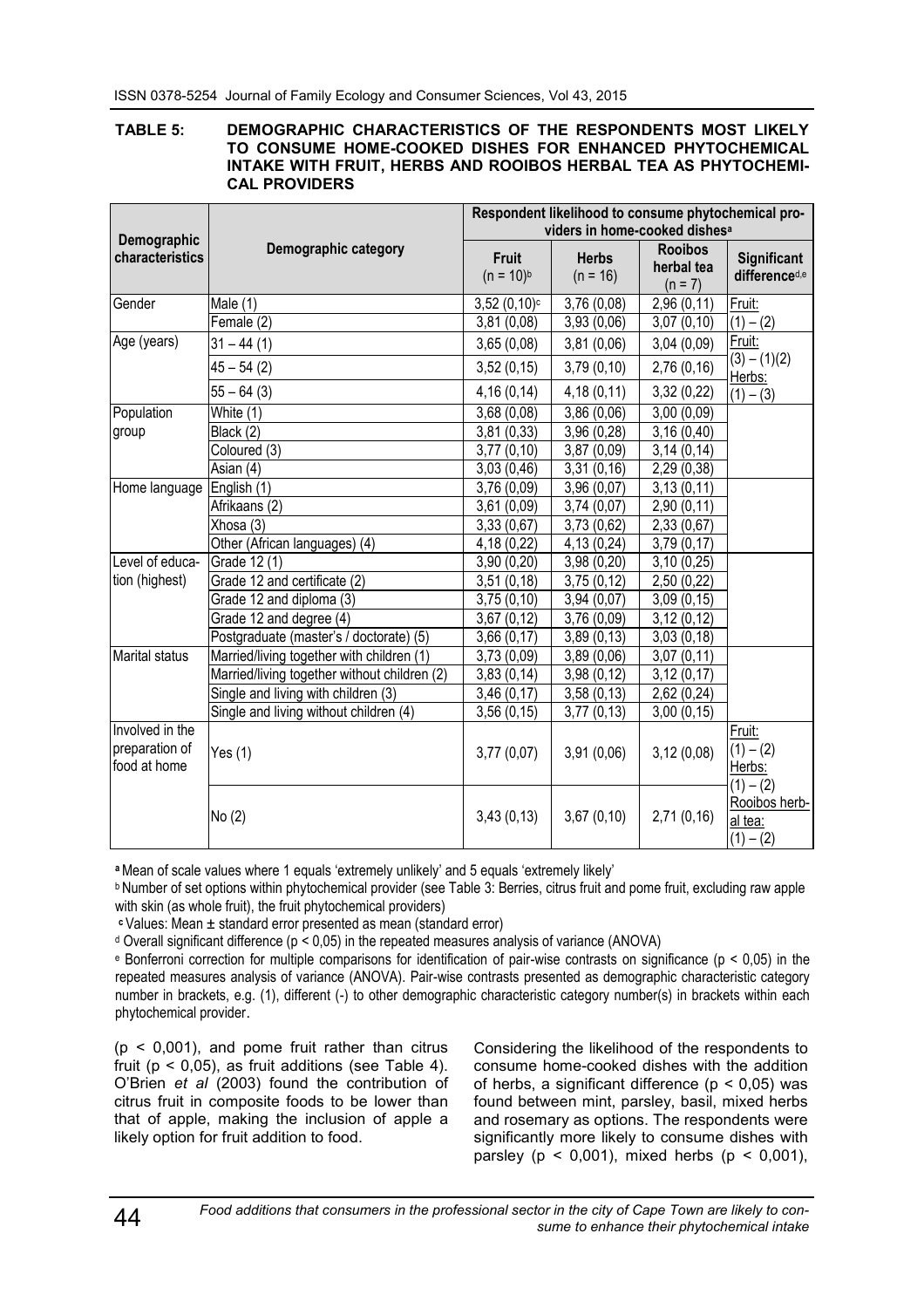rosemary ( $p < 0.001$ ) and basil ( $p < 0.05$ ) than mint. The respondents also were more likely to consume parsley than basil ( $p < 0.001$ ), and more likely to consume mixed herbs  $(p < 0.001)$ and rosemary ( $p < 0,001$ ) than basil as herb addition to food (see Table 4). Parsley is a popular culinary herb, used in its fresh or dry form, in many dishes around the world (Kamel, 2013).

A significant difference ( $p < 0.05$ ) was found between egg, chicken, potato, other starch and vegetables as food vehicles for the addition of herbs. The respondents were more likely to consume egg and chicken as respective food vehicles in comparison to other starch ( $p < 0.05$ ) and vegetables ( $p < 0,001$ ). The respondents also were more likely to consume potato than vegetables ( $p < 0.001$ ), as well as other starch than vegetables ( $p < 0.001$ ), as food vehicles (see Table 4).

Considering the likelihood of the respondents to consume home-cooked dishes for enhanced phytochemical intake, a significant difference (p < 0,05) was found in the respondents' likelihood to consume fruit, herbs and rooibos herbal tea as phytochemical providers. The respondents were significantly ( $p < 0,001$ ) more likely to consume fruit and herb addition than rooibos herbal tea addition (see Table 4). While tea flavonoids have been utilised in a wide range of food and beverage applications in food trials (Wang *et al*, 2007), food products with tea/tea extract addition are not widely available in the South African market. Tea is also not a commonly used ingredient in recipe formulations. These could be among the reasons why rooibos herbal tea was found to be the least likely addition.

Furthermore, the respondents were more likely to consume herb addition to food than fruit addition ( $p < 0.001$ ) (see Table 4). As herbs are added to many recipe formulations for enhanced flavour, aroma and colour (Balestra *et al*, 2011) this possibly makes them a familiar food addition for consumers. The respondents on the other hand may not be familiar with adding fruit to home-cooked dishes. When compared to vegetables, fruit is not commonly used as an ingredient in composite dishes (Krebs-Smith *et al*, 1995; O'Brien *et al*, 2003).

Although the addition of rooibos herbal tea to home-cooked dishes appeared to be a less likely option as phytochemical provider based on the above, a significant difference  $(p < 0.05)$  was found between the likelihood of vegetables, starch and fruit as respective food vehicles for the addition of rooibos herbal tea. The respondents were more likely to consume starch-based dishes than vegetable-based dishes ( $p < 0.001$ ) and fruit-based dishes ( $p <$ 0,05) with the addition of rooibos herbal tea (see Table 4).

#### **Demographic characteristics of the respondents most likely to consume homecooked dishes with fruit, herbs and rooibos herbal tea as phytochemical providers**

The respondents' gender, age and whether or not they were involved in the preparation of food at home were individually found to significantly  $(p < 0.05)$  influence their likelihood to consume the phytochemical-providing additions to homecooked dishes (see Table 5). The female respondents were more likely to consume dishes with added fruit than the male respondents ( $p < 0.05$ ). The older respondents (55 to 64 years) were more likely to consume dishes with fruit additions than the younger respondents aged 31 to 44 years ( $p < 0.05$ ) and 45 to 54 years (P < 0,05). The older respondents (55 to 64 years) were also more likely to consume dishes with added herbs than the younger respondents (31 to 44 years) ( $p <$ 0,05). The respondents involved in the preparation of food at home were more likely to consume dishes with added fruit  $(p < 0.05)$ , herbs ( $p < 0.05$ ) and rooibos herbal tea ( $p <$ 0,05) respectively than those who were not. The respondents' population group, home language, level of education and marital status did not influence ( $p > 0.05$ ) their likelihood to consume home-cooked dishes for enhancing their intake of any of the providers of phytochemicals.

According to Kiefer *et al* (2005) there are significant gender-specific differences in many areas of nutrition. Women have a greater awareness and better knowledge of nutrition and consume more fruit than men. The female respondents in this study were significantly more likely to consume dishes with added fruit than the male respondents. Furthermore, the older respondents were significantly more likely to consume dishes with added herbs and fruit than the younger respondents. The consumption of fruit increases with advancing age and is more prevalent amongst females (Li *et al*, 2000). The respondents involved in the preparation of food at home may have been more familiar with certain ingredients and flavour combinations than those not involved with food preparation, and as a result may be more open to consuming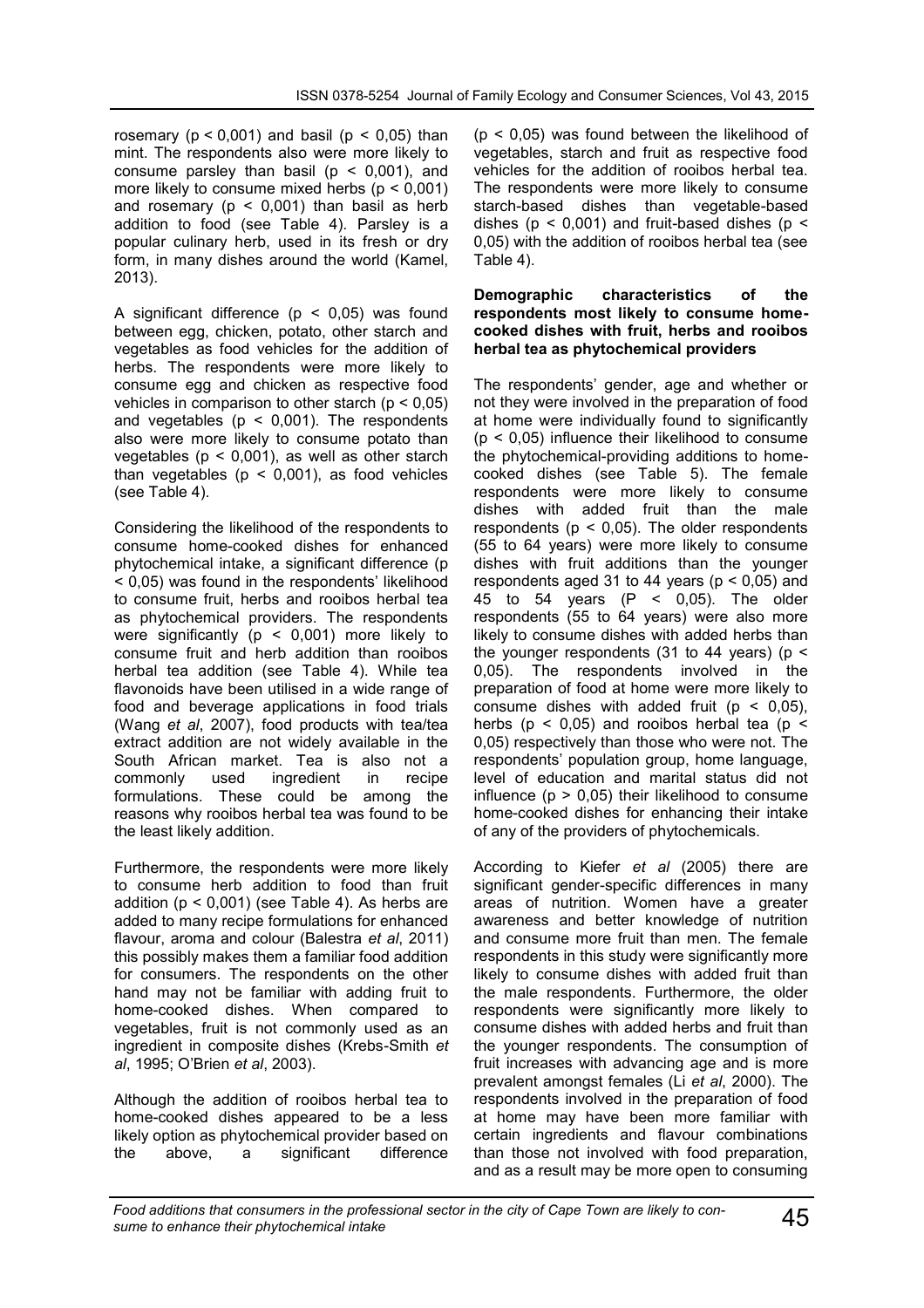dishes with the addition of fruit, herbs and rooibos herbal tea than those who were not.

**Lifestyle characteristics of the respondents most likely to consume home-cooked dishes with fruit, herbs and rooibos herbal tea as phytochemical providers**

The respondents' smoking status, dietary supplement use and level of physical activity did not influence  $(p > 0.05)$  their likelihood to consume home-cooked dishes for enhanced phytochemical intake for any of the phytochemical providers.

## **CONCLUSIONS**

The respondents in this study were likely to consume home-cooked dishes with food additions for enhanced phytochemical intake. Adding vegetables, fruit, herbs and tea to dishes for enhanced phytochemical intake is a possible approach that could be used to increase the consumption of these phytochemical-rich sources. Although the respondents were likely to consume home-cooked dishes for enhanced phytochemical intake, some phytochemical providers and food vehicles were found to be more likely options than others that may be greatly influenced by the provided food-pairing options. The question that remains, however, is whether it is not more realistic to consume more vegetables, fruit and tea as is, rather than to incorporate them into dishes.

The respondents' gender, age and whether or not they were involved in the preparation of food at home influenced their likelihood to consume<br>home-cooked dishes for enhanced home-cooked dishes for phytochemical intake. More female than male respondents were likely to consume added fruit for enhanced phytochemical intake. The older respondents also were more likely to consume home-cooked dishes with added fruit and added herbs than the younger respondents. The respondents involved in the preparation of food at home were more likely to consume homecooked dishes with fruit, herbs and rooibos herbal tea than those who were not involved in the preparation of food at home.

Online journal searches produced no similar studies pertaining to the likelihood of consumers in the professional sector, or other occupational groups, to make dietary adjustments to enhance phytochemical intake. The lack of available studies therefore limits the discussion of the results of this study. Even information on the

types of food commonly consumed by adult South Africans is limited (Van Heerden & Schönfeldt, 2011) which further limits the discussion of the findings of this study.

The phytochemical provider and food vehicle pairing options provided in the study to represent the home-cooked dishes can be questioned, as they cannot be considered equally and fully representative. Although these pairings were evaluated for content and face validity, the selection may bias the findings due to a possible lack of equal and collective representation. The study nevertheless provides a platform from which to proceed for further research in the field.

The research was restricted to a limited population size ( $n = 184$ ) of predominantly white -collar workers in occupations representing the occupational groups professional, technicians and associate professionals who were 31 to 65 years of age, working within the boundaries of the City of Cape Town. As convenience purposive sampling was used, it is possible that<br>sampling bias occurred. The research sampling bias occurred. The research furthermore was not extended to other occupational groups, geographical areas and age groups. The research also was restricted to vegetables, fruit, herbs and tea as phytochemical providers, and to commonly consumed and readily available foods as food vehicles (chicken, fish, egg, potato, other starch, etc.). Therefore the results do not represent all the options that could be utilised as homecooked dishes.

#### **RECOMMENDATIONS**

Education is required to convey the importance of a phytochemical-rich diet to reduce the risk of the onset of NCDs. There is considerable evidence of the role played by vegetables, fruit and whole grains, and regular tea consumption, in the prevention of NCDs. The recommended and/or suggested dietary intakes of phytochemical-rich dietary sources should be promoted and emphasised as a minimum requirement, while caution should be exercised with herbs and teas, as no official dietary recommendations have been established to date and toxicity levels have not been established for herbs.

Dieticians, health-care practitioners and food-,<br>nutrition- and health-related government nutrition- and health-related departments can make use of the findings of this study to educate consumers on the vital role phytochemicals play in reducing the risk of the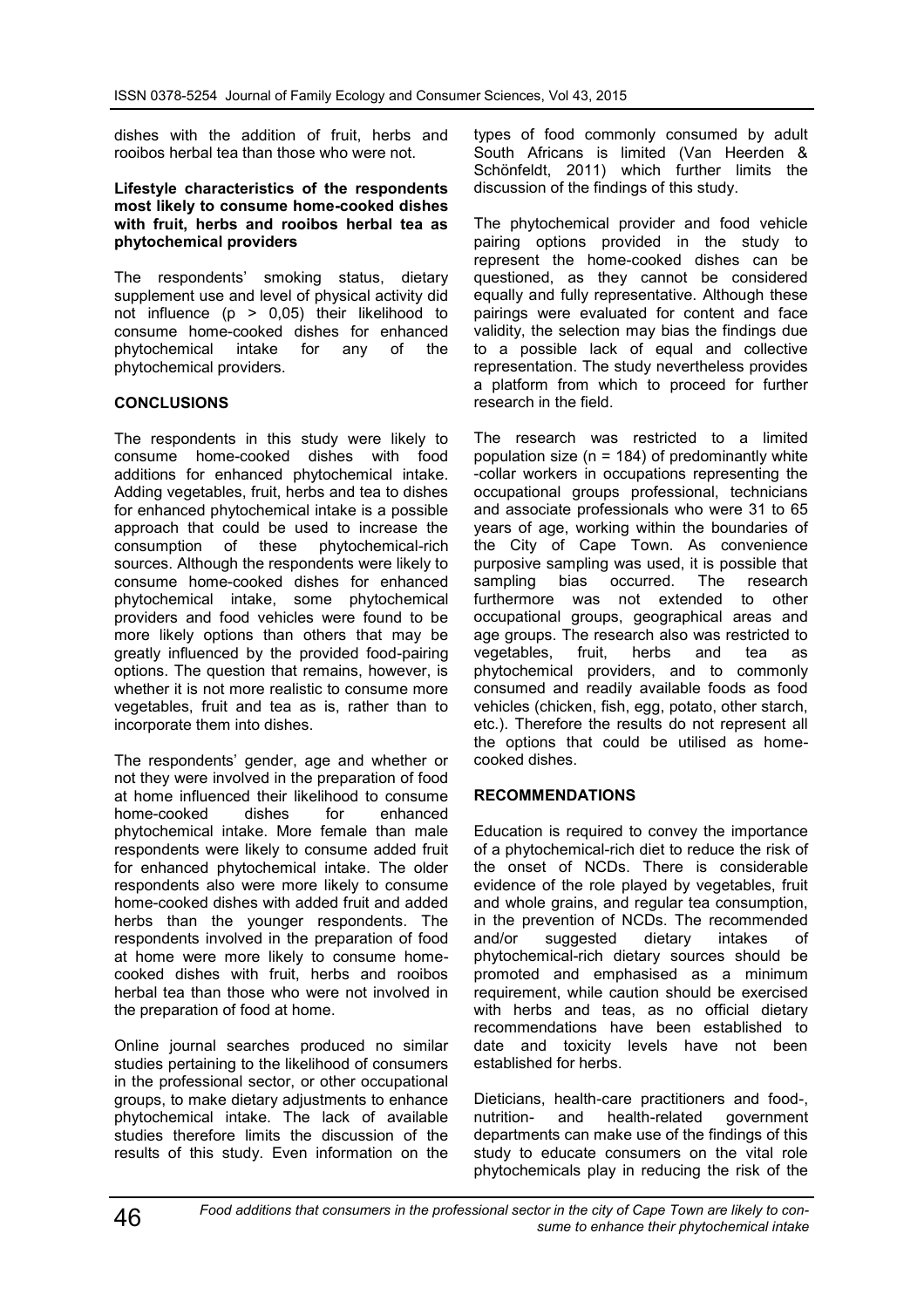development of NCDs. They first and foremost should educate consumers on responsible food choices, which then can be followed by education on the recommended and/or suggested intakes of fruit, vegetables, whole grains and tea for the prevention of disease. Suggestions can be made to enhance phytochemical intake by flavouring dishes with added herbs (instead of salt), adding a variety of vegetables to composite dishes such as soups, stews and casseroles in quantities that can contribute to the consumption of a vegetable serving, and using teas and herbal teas as a food preparation liquid. To date, no South<br>African interventions have been aimed interventions have specifically at improving dietary phytochemical intake other than the promotion of the foodbased dietary guidelines by the Nutrition Directorate of the National Department of Health in particular the dietary guideline of "Eat plenty of vegetables and fruit every day" (Naude, 2013). The education provided should assist consumers to understand the reasons for making the recommended dietary changes, as well as their importance. There is a need to raise consumer awareness of phytochemicals in order for dietary change to take place so that the escalating incidence of NCDs in SA is prevented. Strategies to create awareness of phytochemicals should be targeted at women, individuals between the ages of 55 and 64 years and those who are involved in the preparation of food at home. Women are considered more health conscious than men (Girois *et al*, 2001; Divine & Lepisto, 2005) and most often are responsible for the preparation of food at home (Smith *et al*, 2013) making them suitable candidates for such awareness-creation<br>strategies. Although NCDs manifest in strategies. Although NCDs manifest in adulthood (Darnton-Hill *et al*, 2004), awarenesscreation strategies are appropriate for older persons as individuals later in life, for example in their forties and even up to their sixties, still may benefit from adopting sound food choices to reduce their risk of age-associated chronic disease (Rivlin, 2007).

If a study of this nature was ever to be repeated or expanded upon, consideration should be given to the inclusion of soy and spices as providers of phytochemicals. A further consideration would be to use younger adults or children as the study sample. There is a growing body of evidence that adult diseases are influenced by various early-life exposures (Davey-Smith, 2003; Kuh & Ben-Shlomo, 2003).

#### **REFERENCES**

BACHMAN, JL, REEDY, J, SUBAR, AF & KREBS-SMITH, SM. 2008. Sources of food group intakes among the US population, 2001- 2002. *Journal of the American Dietetic Association* 108:804-814.

BALESTRA, F, COCCI E, PINNAVAIA, G & ROMANI, S. 2011. Evaluation of antioxidant, rheological and sensorial properties of wheat flour dough and bread containing ginger powder. *Journal of Food Science and Technology* 44 (3):700-705.

BARBEAU, EM, KRIEGER, N & SOOBADER, M. 2004. Working class matters: socioeconomic disadvantage, race/ethnicity, gender, and smoking in NHIS 2000. *American Journal of Public Health* 94(2):269-278.

BEECHER, GR. 2003. Overview of dietary flavonoids: nomenclature, occurrence and intake. *Journal of Nutrition* 133:3248S-3254S.

BUREAU OF STATISTICS. 2009. International standards classification of occupations. Available on line. URL: http://www.iol.org/public/ english/bureau/stat/isco88/major.htm. Accessed 12 May 2012.

CITY OF CAPE TOWN. 2001. Characteristics of employed population. Available on line. URL: http://www.capetown.gov.za/en/stats/2001cen sus/Documents/OccupationalStatus.mht. Accessed 1 August 2011.

DARNTON-HILL, I, NISHIDA, C & JAMES, WPT. 2004. A life course approach to diet, nutrition and the prevention of chronic diseases. *Public Health Nutrition* 7(1A):101-121.

DAVEY-SMITH, G. 2003. *Health inequalities: Lifecourse approaches*. Bristol. Policy Press.

DIVINE, RL & LEPISTO, L. 2005. Analysis of the healthy lifestyle consumer. *Journal of Consumer Marketing* 22(5):275-283.

FARMER'S WEEKLY. 2012. Berries to the fore. Available on line. URL: http:// farmersweekly.co.za. Accessed 15 December 2013.

GIROIS, SB, KUMANYIKA, SK, MORABIA, A & MAUGER, E. 2001. A comparison of knowledge and attitudes about diet and health amongst 35 to 75-year-old adults in the United States and Geneva, Switzerland. *American Journal of Public Health* 91(3):418-424.

GONZÁLEZ-CASTEJÓN, M & RODRIGUEZ-CASADO, A. 2011. Dietary phytochemicals and their potential effects on obesity: A review. *Pharmacological Research* 64:438-455.

HALSTED, CH. 2003. Dietary supplements and functional foods: 2 sides of a coin? *American Journal of Clinical Nutrition* 77(4):1001S-1007S. JOUBERT, E & FERREIRA, D. 1996. Antioxidant of rooibos tea – a possible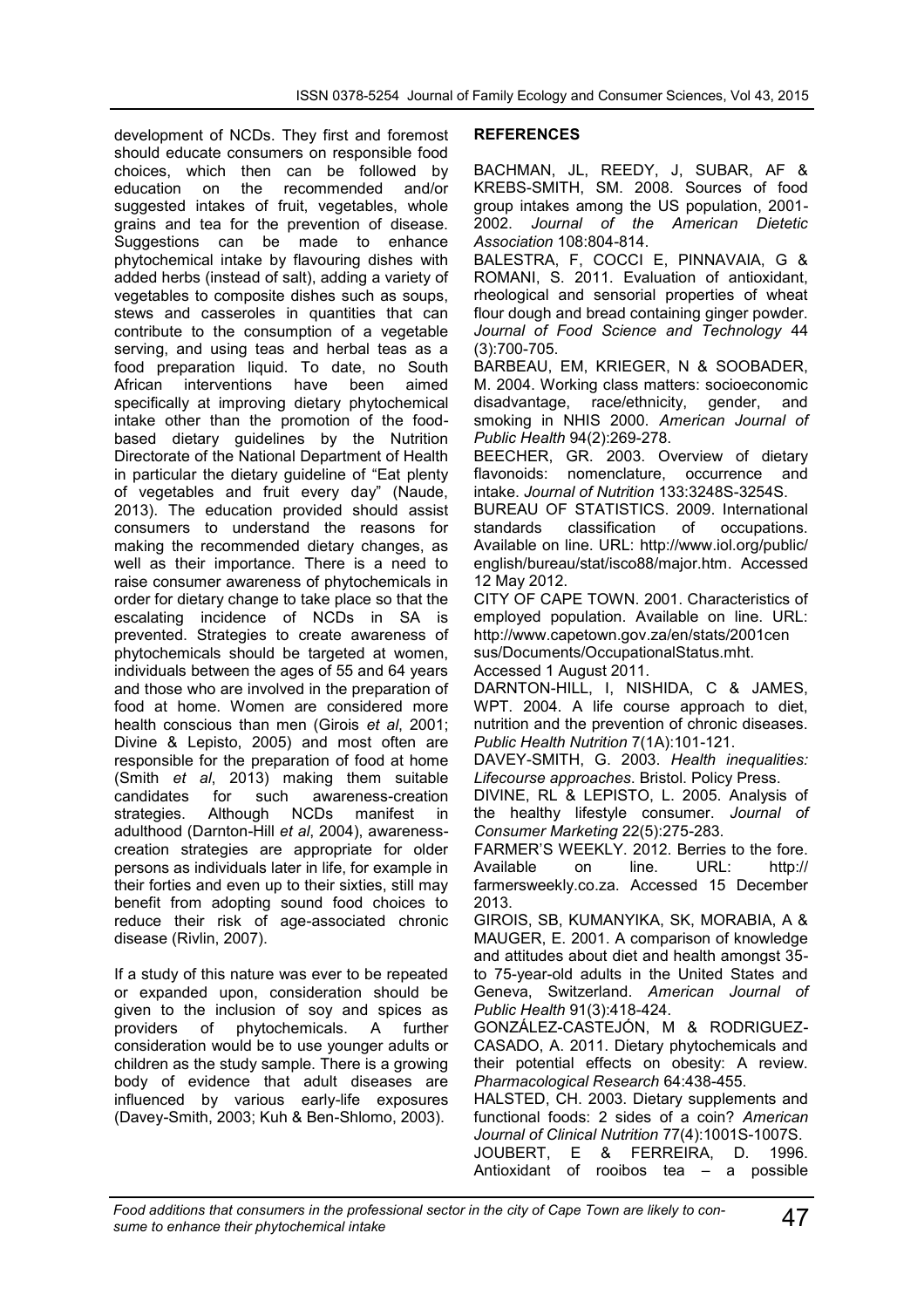explanation for its health promoting properties. *South African Journal of Food Science and Nutrition* 8(3):79-83.

KAMEL, SM. 2013. Effect of microwave treatments on some bioactive compounds of parsley

(*Petroselinum crispum*) and dill (*Anethum graveolens*) leaves. *Journal of Food Processing and Technology* 4(6):2-5.

KASOTE, DM, KATYARE, SS, HEGDE, MV & BAE, H. 2015. Significance of antioxidant potential of plants and its relevance to therapeutic applications. *International Journal of Biological Sciences* 11(8):892-991.

KIEFER, I, RATHMANNER, T & KUNZE, M. 2005. Eating and dietary differences in men and women. *Journal of Men's Health and Gender* 2 (2):194-201.

KREBS-SMITH, SM, COOK, A, SUBAR, AF, CLEVELAND, L & FRIDAY, J. 1995. US adults' fruit and vegetable intakes, 1989 to 1991: a revised baseline for the healthy people 2000 objective. *American Journal of Public Health* 85 (12):1623-1629.

KUH, D & BEN-SHLOMO, Y. 2003. *A life course approach to chronic disease epidemiology*. 2nd ed. Oxford. Oxford University.

LEIHERER, A, MÜNDLEIN, A & DREXEL, H. 2013. Phytochemicals and their impact on adipose tissue inflammation and diabetes. *Vascular Pharmacology* 58:3-20.

LI, R, SERDULA, M, BLAND, S, MOKDAD, A, BOWMAN, B & NELSON, D. 2000. Trends in fruit and vegetable consumption amongst adults in 16 US states: Behavioral Risk Factor Surveillance System, 1990-1996. *American Journal of Public Health* 90(5):777-781.

LUI, RH. 2013a. Dietary bioactive compounds and their health implications. *Journal of Food Science* 78(S1):A18-A25.

LUI, RH. 2013b. Health-promoting components of fruit and vegetables in the diet. *Advances in Nutrition* 4:384S-392S.

MANACH C, SCALBERT A, MORAND C, RÉMÉSY C & JIMÉNEZ L. 2004. Polyphenols: food sources and bioavailability. *American Journal of Clinical Nutrition* 79:727-747.

MAROTTI, M & PICCAGLIA, R. 2002. Characterization of flavonoids in different cultivars of onion (*Allium cepa L*.). *Journal of Food Science* 67(3):1229-1232.

MBANYA, JCN, MOTALA, AA, SOBNGWI, E, ASSAH, FK & ENORU, ST. 2010. Diabetes in sub-Saharan Africa. *Lancet* 375(9733):2254- 2266.

MILLER, PE & SNYDER, DC. 2012. Phytochemicals and cancer risk: a review of the epidemiological evidence. *Nutrition in Clinical*  *Practice* 27(5):599-612.

MUNGAL-SINGH, V. 2011. United Nations high level meeting and NCD in South Africa. *Global Heart* 8(4):215-217.

NAUDE, CE. 2013. "Eat plenty of vegetables and fruit every day": A food-based dietary guideline for South Africa. *South African Journal of Clinical Nutrition* 26(3):S46-S56.

NEL, JH & STEYN, NP. 2002. *Report on South African food consumption studies undertaken amongst different population groups (1983- 2000): average intakes of foods most commonly consumed*. Pretoria. Department of Health.

O'BRIEN, MM, KIELY, M, GALVIN, M & FLYNN, A. 2003. The importance of composite foods for estimates of vegetable and fruit intakes. *Public Health Nutrition* 6(7):711-726.

O'SHEA, N, ARENDT, EK & GALLAGHER, E. 2012. Dietary fibre and phytochemical characteristics of fruit and vegetable by-products and their recent applications as novel ingredients in food products. *Innovative Food Science and Emerging Technologies* 16:1-10.

PALACE, VP, KHAPER, N, QIN, Q & SINGAL, PK. 1999. Antioxidant potentials of vitamin A and carotenoids and their relevance to heart disease*. Free Radical Biology and Medicine* 26 (5-6):746-761.

RIVLIN, RS. 2007. Keeping the young-elderly healthy: is it too late to improve our health through nutrition? *American Journal of Clinical Nutrition* 86(5):1575.

ROBINSON, R & SMITH, C. 2003. Associations between self-reported health conscious consumerism, body-mass index, and attitudes about sustainably produced foods. *Agriculture and Human Values* 20(2):177-187.

SENGUPTA, A, GHOSH, S & BHATTACHARJEE, S. 2004. Allium vegetables in cancer prevention: An overview. *Asian Pacific Journal of Cancer Prevention* 5(3): 237-245.

SMITH, LP, NG, SW & POPKIN, BM. 2013. Trends in US home food preparation and consumption: analysis of national nutrition surveys and time use studies from 1965-1966 to 2007-2008. *Nutrition Journal* 12:45-54.

TAPSELL, LC. 2008. Dietary guidelines for health – where do herbs and spices fit? *Nutrition Today* 43(4):132-137.

TEMPLE, NJ & STEYN, NP. 2011. The cost of a healthy diet: A South African perspective. *Nutrition* 27(5):505-508.

TIWARI, U & CUMMINS, E. 2013. Factors influencing levels of phytochemicals in selected fruit and vegetables during pre- and postharvest food processing operations. *Food Research International* 50:497-506.

TRAKA, MH & MITHEN, RF. 2011. Plant science and human nutrition. Challenges in